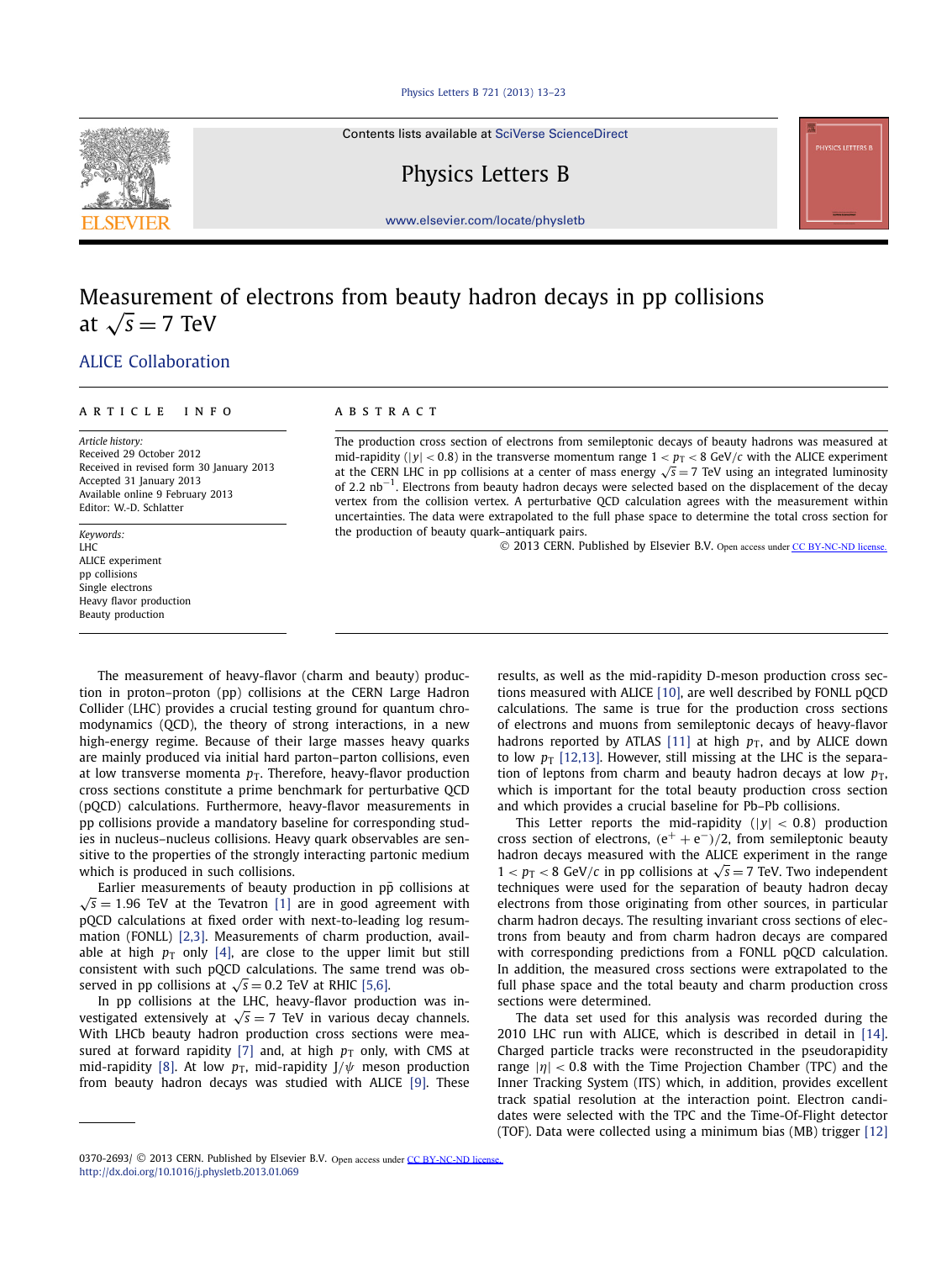<span id="page-1-0"></span>derived from the VZERO scintillator arrays and the Silicon Pixel Detector (SPD), which is the innermost part of the ITS consisting of two cylindrical layers of hybrid silicon pixel assemblies. The MB trigger cross section  $\sigma_{MB} = 62.2 \pm 2.2$  mb [\[15\]](#page-5-0) was measured in a van-der-Meer scan. An integrated luminosity of 2*.*2 nb−<sup>1</sup> was used for this analysis.

Pile-up events were identified by requiring no more than one primary vertex to be reconstructed with the SPD as discussed in [\[12\].](#page-5-0) Taking into account the efficiency of the pile-up event identification, only 2.5% of the triggered events suffered from pileup. The corresponding events were removed from the analyzed data sample. The systematic uncertainty due to the remaining undetected pile-up events was negligible.

Events and tracks were selected following the approach from a previous analysis [\[12\].](#page-5-0) Charged particle tracks reconstructed in the TPC and ITS were propagated towards the outer detectors using a Kalman filter approach [\[16\].](#page-5-0) Geometrical matching was applied to associate tracks with hits in the outer detectors. To guarantee good particle identification based on the specific d*E/*d*x* in the TPC, tracks were required to include a minimum number of 80 clusters used for the energy loss calculation. A cut on the number of clusters for tracking is used to enhance the electron/pion separation. The stringent request for at least 120 clusters from the maximum of 159 enhances electrons relative to hadrons. In total, at least four ITS hits were required to be associated with a track. A cut on the distance of closest approach (DCA) to the primary vertex in the plane perpendicular to the beam axis (*xy*) as well as in the beam direction (*z*) was applied to reject background tracks and non-primary tracks. Differently from the heavy-flavor electron analysis [\[12\],](#page-5-0) the pseudorapidity range was extended to  $|\eta|$  < 0.8, and tracks were required to be associated with hits in both layers of the SPD in order to minimize the contribution from tracks with randomly associated hits in the first pixel layer. The latter criterion provides a better measurement of the track's transverse impact parameter  $d_0$ , i.e. the DCA to the primary collision vertex in the plane perpendicular to the beam axis, where the sign of  $d_0$  is attributed on the basis of the relative position of primary vertex and the track prolongation in the direction perpendicular to the direction of the transverse momentum vector of the track.

Electron candidates were required to be consistent within three standard deviations with the electron time of flight hypothesis, thus efficiently rejecting charged kaon background up to momenta of  $\approx$  1.5 GeV/*c* and proton background up to  $\approx$  3 GeV/*c*. Additional background, in particular from charged pions, was rejected using the specific energy loss, d*E/*d*x*, measured for charged particles in the TPC.

Due to their long lifetime ( $c\tau \sim 500$  µm), beauty hadrons decay at a secondary vertex displaced in space from the primary collision vertex. Consequently, electron tracks from semileptonic beauty hadron decays feature a rather broad  $d_0$  distribution, as indicated by simulation studies in Fig. 1(a). Also shown are the  $d_0$ distributions of the main background sources, i.e. electrons from charm hadron decays, from Dalitz and dilepton decays of light mesons, and from photon conversions. These distributions were obtained from a detailed Monte Carlo simulation of the experiment using GEANT3 [\[17\].](#page-5-0) With the PYTHIA 6.4.21 event generator [\[18\]](#page-5-0) pp collisions were produced employing the Perugia 0-parameter tuning [\[19\].](#page-5-0) The  $p_T$  shapes of beauty hadron decay electrons from a FONLL pQCD calculation [\[20\]](#page-5-0) and from PYTHIA are in good agreement. The PYTHIA simulation does not reproduce precisely the  $p_T$ -differential yields of background sources measured in data. Therefore, the  $p_T$  distributions of the relevant electron sources in PYTHIA were re-weighted to match the distributions measured with ALICE, prior of propagation through the ALICE apparatus using GEANT3. After the full Monte Carlo simulation, the same event



Fig. 1. (Color online.) (a)  $d_0$  distributions of electrons from beauty and charm hadron decays as well as from decays of light hadrons and from photon conversions obtained from PYTHIA simulations in the electron  $p_T$  range  $1 < p_T < 6$  GeV/*c*. The distributions were normalized to the same integrated yield. (b) Ratios of the measured and the simulated  $d_0$  distributions of conversion electrons in the ranges  $1 < p_T < 2$  GeV/*c* and  $2 < p_T < 6$  GeV/*c* (points shifted in  $d_0$  by 10 µm for better visibility).

cuts and track selection criteria (including that on  $d_0$ ) as in data were applied. The  $p<sub>T</sub>$  distributions of the backgrounds were normalized by the number of events passing these event selection cuts, corrected for the efficiency to reconstruct a primary vertex. Background electrons surviving these selection criteria were subtracted from the inclusive electron spectrum obtained from data. This approach relies on the availability of the  $p_T$ -differential cross section measurements of the main background sources.

The production cross sections of  $\pi^0$  and  $\eta$  mesons, the dominant sources of electrons from Dalitz decays and from photons which convert in material into  $e^+e^-$  pairs, were measured with ALICE in pp collisions at  $\sqrt{s} = 7$  TeV [\[21\].](#page-5-0) The conversion electron yield depends on the material budget which was measured with a systematic uncertainty of 4.5% [\[21\].](#page-5-0) Other light hadrons and heavy quarkonia contribute through their decays to the electron spectrum and their phase space distributions were calculated with the approach described in [\[12\].](#page-5-0) This calculation also includes real and virtual photon production via partonic hard scattering processes.  $D^0$ ,  $D^+$ , and  $D_s^+$  meson production cross sections were measured with ALICE [\[10,22\]](#page-5-0) in the transverse momentum ranges  $1 < p_T < 16$  GeV/*c*,  $1 < p_T < 24$  GeV/*c*, and  $2 < p_T < 12$  GeV/*c*, respectively. Based on a FONLL pQCD calculation [\[20\]](#page-5-0) the measured *p*<sub>T</sub>-differential cross sections were extrapolated to  $p_T = 50$  GeV/*c*. The contribution from the unmeasured high- $p_T$  region to the electron yield from D-meson decays was estimated to be  $\leqslant$ 10% for electrons with  $p_T < 8$  GeV/*c*. A contribution from  $\Lambda_c$  decays was included using a measurement of the ratio  $\sigma(\Lambda_c)/\sigma(D^0 + D^+)$ from ZEUS [\[23\].](#page-5-0)

The measured  $p<sub>T</sub>$  spectra of the main background sources drop more quickly with  $p_T$  than the ones generated by PYTHIA for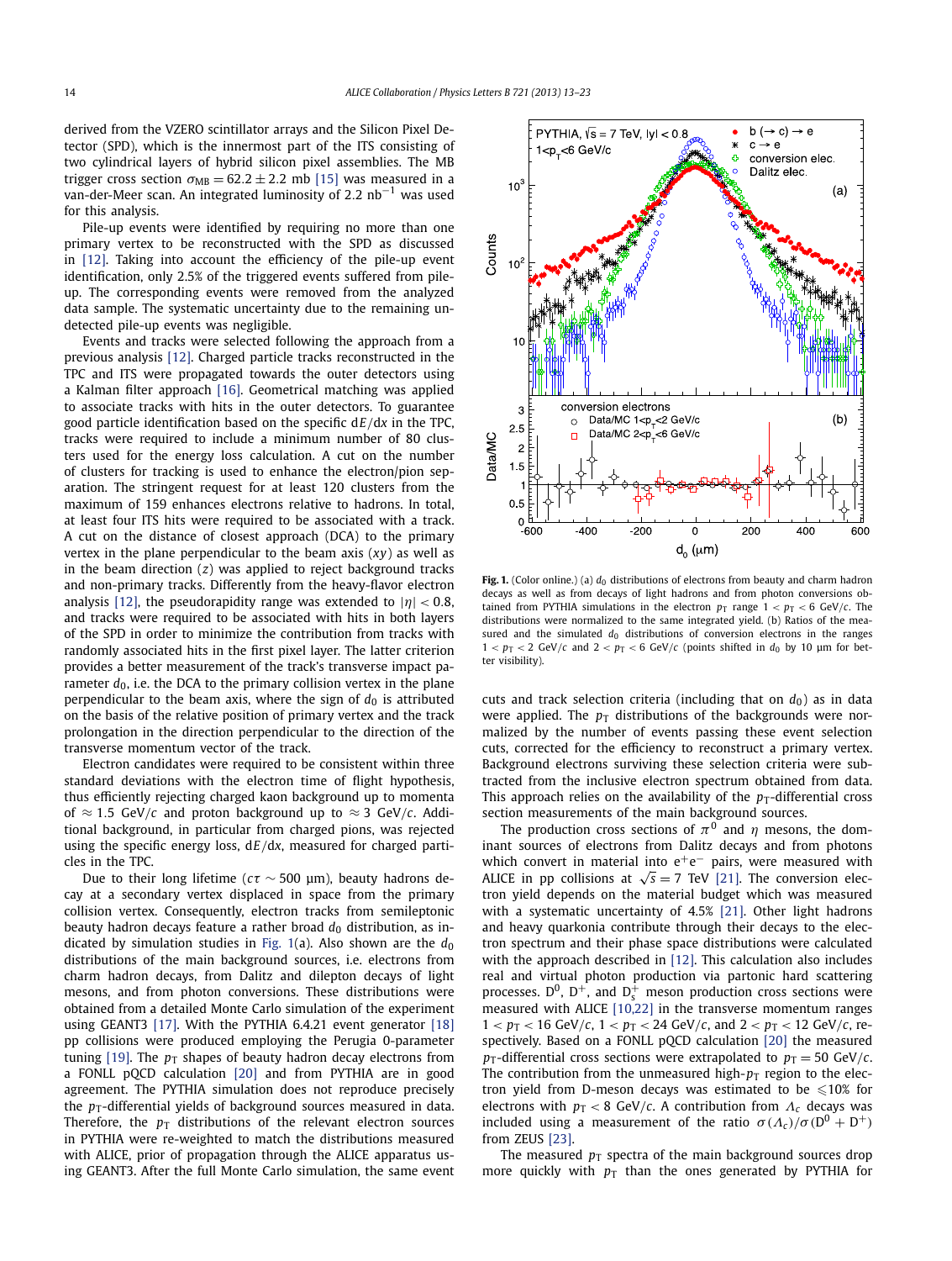

Fig. 2. (Color online.) (a) Distribution of  $d_0 \times$  charge for electron candidates after all analysis cuts (except that on  $d_0$ ) superimposed to the best-fit result. The fit function is defined as the sum of the Monte Carlo  $d_0$  distribution of beauty electrons and those of electrons from all other sources, the normalizations being the free parameters in the fit. The error bars represent the statistical uncertainties. (b) Differences between the data and the best fit result divided by the statistical error.

 $p_T > 1$  GeV/*c*. The ratio of the measured yield and the yield from PYTHIA, which was used to weight the spectra of the electron sources in PYTHIA, is 1.3 (0.6) at  $p_T = 1(10)$  GeV/*c* for  $\pi^0$ . The corresponding ratio is 2.4 (1.3) at  $p_T = 1(10)$  GeV/*c* for  $\eta$  mesons, and 0.95 (0.2) at  $p_T = 1(10)$  GeV/*c* for electrons from charm hadron decays.

A cut on the  $d_0$  parameter is applied in order to enhance the signal-to-background ratio (S/B) of electrons from beauty hadron decays. For this, it is crucial that the  $d_0$  resolution is properly reproduced in the simulation. The *d*<sup>0</sup> resolution is found to be 80 μm (30  $\mu$ m) for tracks with  $p_T = 1(10)$  GeV/*c* [\[10\].](#page-5-0) The agreement of the *d*<sup>0</sup> measurement of electron candidates with the simulation is demonstrated in [Fig. 1\(](#page-1-0)b), which shows the ratios of the measured  $d_0$  distribution to the one from simulation in the  $p_T$  ranges  $1 < p_T < 2$  GeV/*c* and  $2 < p_T < 6$  GeV/*c* for electrons from photon conversions, which is the only identifiable source in data. A pure sample of electrons from photon conversions in the detector material was identified using a V0-finder and topological cuts [\[24\].](#page-5-0) At  $p_T > 6$  GeV/*c*, the number of reconstructed conversions was statistically insufficient for this cross check. In addition, the  $d_0$  resolution measured for charged tracks in data is reproduced within 10% by the Monte Carlo simulation [\[10\].](#page-5-0) The difference in the particle multiplicities between data and simulation gives an effect on the primary vertex resolution, which is included in the  $d_0$  resolution as a convolution of the track position and the primary vertex resolution. The Monte Carlo simulation shows that the electron Bremsstrahlung effect is limited to transverse momenta below 1 GeV/*c*. At higher  $p<sub>T</sub>$ , the particle species dependences of the  $d<sub>0</sub>$ resolution is negligible.

Fig. 2 shows that the  $d_0$  distribution of the data sample is well described by the cocktail of signal and background. The measured *d*<sup>0</sup> distribution of identified electrons was fitted by minimizing a  $\chi^2$  between the measured  $d_0$  distribution and the sum of the Monte Carlo  $d_0$  distributions of signal and background in the corresponding electron  $p_T$  range. The differences between the data and the cocktail are consistent with statistical variations. The ratio of the signal to background yields, which is obtained by this fit procedure, agrees with that obtained in the present analysis within statistical uncertainties.

The widths of the  $d_0$  distributions depend on  $p_T$ . Only electrons satisfying the condition  $|d_0| > 64 + 780 \times \exp(-0.56p_T)$  (with  $d_0$ ) in μm and  $p_T$  in GeV/*c*) were considered for the further analysis. This  $p_T$ -dependent  $d_0$  cut was determined from the simulation to maximize the significance for the beauty decay electron spectrum. The possible bias introduced by this optimization is taken into account in the estimation of the systematic uncertainties, by varying substantially the cut value.

Fits of the TPC d*E/*d*x* distribution in momentum slices indicate that the remaining hadron contamination grows from less than <sup>10</sup>−<sup>5</sup> at 1 GeV*/<sup>c</sup>* to ≈20% at 8 GeV*/<sup>c</sup>* before the application of the  $d_0$  cut. Since hadrons originate from the primary collision vertex, the latter cut reduces the remaining hadron contamination to less than 3% even at the highest  $p<sub>T</sub>$  considered here. The electron background from sources other than beauty hadron decays was estimated based on the method described above. In [Fig. 3](#page-3-0) the raw electron yield, as well as the non-beauty electron background yield, which is subtracted in the analysis, are shown after the application of the track selection criteria. At  $p_T = 1$  GeV/*c*, the background contributions from charm hadron decays, light meson decays, and photon conversions are approximately equal and S/B is  $\approx$  1/3. At  $p_T = 8$  GeV/*c*, the background originates mostly from charm hadron decays and S/B is  $\approx$  5.

The electron yield from beauty hadron decays,  $N_e(p_T)$ , was corrected for the geometrical acceptance, the track reconstruction efficiency, the electron identification efficiency, and the efficiency of the  $d_0$  cut. The total efficiency  $\varepsilon$  is the product of these individual factors. *ε* was computed from a full detector simulation using GEANT3 as discussed in [\[12\].](#page-5-0) In addition, the electron  $p_T$  distribution was corrected for effects of finite momentum resolution and energy loss due to Bremsstrahlung via a  $p<sub>T</sub>$  unfolding procedure which does not depend on the  $p<sub>T</sub>$  shape of Monte Carlo simulation [\[12\].](#page-5-0)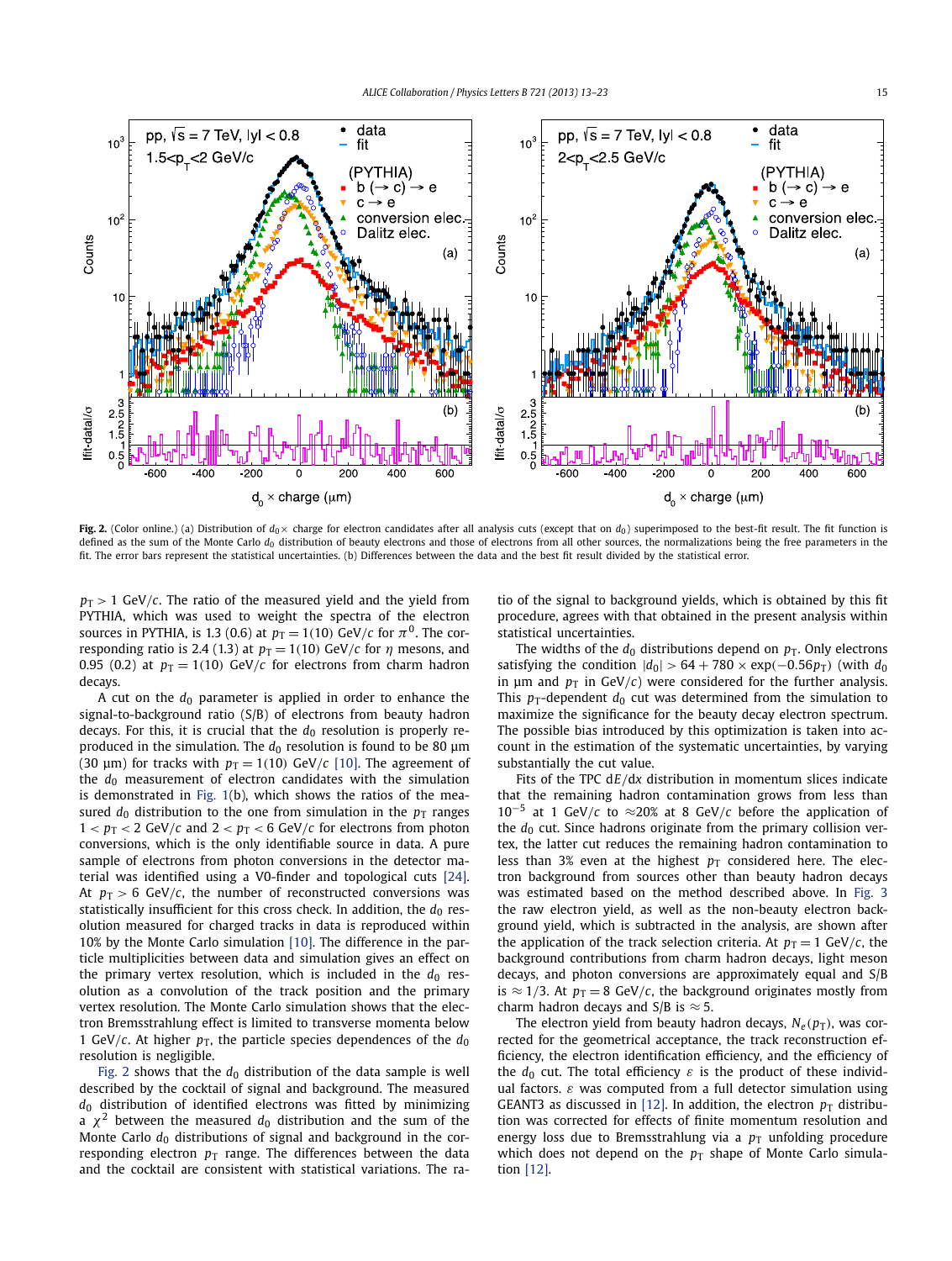<span id="page-3-0"></span>

**Fig. 3.** (Color online.) The signal (black solid circle) and the background yields after the application of the track selection criteria including the one on  $d_0$ . The background electrons (red solid line), i.e. the sum of the electrons from charm hadron decays, from Dalitz and dilepton decays of light mesons, and from photon conversions, were subtracted from the inclusive electron spectrum (black open circle). The error bars represent the statistical uncertainties. The symbols are plotted at the center of each bin.

The invariant cross section of electron production from beauty hadron decays in the range |*y*| *<* 0*.*8 was then calculated using the corrected electron  $p_T$  spectrum, the number of minimum bias pp collisions  $N_{MB}$ , and the minimum bias cross section  $\sigma_{MB}$  as

$$
\frac{1}{2\pi p_{\rm T}} \frac{d^2 \sigma}{dp_{\rm T} dy} = \frac{1}{2\pi p_{\rm T}^{\rm c}} \frac{N_e(p_{\rm T})}{\Delta y \Delta p_{\rm T}} \frac{1}{\varepsilon} \frac{\sigma_{\rm MB}}{N_{\rm MB}},\tag{1}
$$

where  $p_T^c$  are the centers of the  $p_T$  bins with widths  $\Delta p_T$  and  $\Delta y = 0.8$  is the width of the rapidity interval.

A summary of the estimated relative systematic uncertainties is provided in Table 1. The systematic uncertainties for the tracking and the particle identification are the following: the corrections of the ITS, TPC, TOF tracking efficiencies, the TOF, TPC particle identification efficiencies, the  $p<sub>T</sub>$  unfolding procedure. These amount to  $^{+17}_{-14}$ ( $^{+8}_{-14}$ )% for  $p_T < (>3$ ) GeV/*c*. Additional systematic uncertainties specific for this analysis due to the  $d_0$  cut, the subtraction of the light hadron decay background and charm hadron decay background were added in quadrature. The systematic uncertainty induced by the  $d_0$  cut was evaluated by repeating the full analysis with modified cuts. The variation of this cut was chosen such that it corresponds to  $\pm 1\sigma$ , where  $\sigma$  is the  $d_0$  resolution measured on data [\[10\].](#page-5-0) These vary the minimum  $d_0$  cut efficiency by  $\pm 20\%$ . In addition, the full analysis was repeated after smearing the  $d_0$ resolution in the Monte Carlo simulation by 10% [\[10\],](#page-5-0) considering the maximum differences in the  $d_0$  distribution in data and simulation. The uncertainty due to the background subtraction was evaluated by propagating the statistical and systematic uncertainties of the light and charm hadron measurements used as analysis input. At low  $p<sub>T</sub>$ , the uncertainties are dominated by the subtraction of charm hadron decay background.

Fig. 4 presents the invariant production cross section of electrons from beauty hadron decays obtained with the analysis based on the  $d_0$  cut. As a cross check the corresponding result from an alternative method is shown. In the latter, the decay electron spectrum was calculated for charm hadrons as measured with AL-ICE [\[10\]](#page-5-0) based on a fast Monte Carlo simulation using PYTHIA decay kinematics, and it was subtracted from the electron spectrum



Fig. 4. (Color online.) Invariant cross sections of electrons from beauty hadron decays measured directly via the transverse impact parameter method and indirectly via subtracting the calculated charm hadron decay contribution from the measured heavy-flavor hadron decay electron spectrum [\[12\].](#page-5-0) The error bars (boxes) represent the statistical (systematic) uncertainties.

#### **Table 1**

Overview of the contributions to the systematic uncertainties. The total systematic uncertainty is calculated as the quadratic sum of all contributions.

| $p_T$ range (GeV/c)                                                                                                                        | $1 - 8$                                                                                                                                  |
|--------------------------------------------------------------------------------------------------------------------------------------------|------------------------------------------------------------------------------------------------------------------------------------------|
| Error source                                                                                                                               | Systematic uncertainty [%]                                                                                                               |
| Track matching<br>ITS number of hits                                                                                                       | $+2$<br>$+1$<br>$-4$                                                                                                                     |
| TPC number of tracking clusters<br>TPC number of PID clusters<br>DCA to primary vertex in $xy(z)$<br>TOF matching and PID<br>TPC PID       | $^{+15}_{-7}$ ( $^{+3}_{-4}$ ) for $p_T < 2.5$ ( $> 2.5$ ) GeV/c<br>$+2$<br>$+1$<br>$+5$<br>$+5(\frac{+2}{5})$ for $p_T < 3 (> 3)$ GeV/c |
| Minimum $d_0$ cut<br>Charge dependence<br>$\eta$ dependence<br>Unfolding<br>Light hadron decay background<br>Charm hadron decay background | $+12$<br>$^{+1}_{-7}$<br>$-6$<br>$+5$<br>$\approx 10 (< 2)$ for $p_T = 1 (> 2)$ GeV/c<br>$\approx$ 30(< 10) for $p_T = 1$ (> 3) GeV/c    |

measured for all heavy-flavor hadron decays [\[12\].](#page-5-0) The systematic uncertainties of these two inputs have been added in quadrature as they are uncorrelated. The results from the subtraction method, which does not use a  $d_0$  cut, and from the analysis based on the *d*<sup>0</sup> selection agree within the experimental uncertainties, which are much smaller, in particular at low  $p<sub>T</sub>$ , for the beauty measurement employing the  $d_0$  cut.

In [Fig. 5\(](#page-4-0)a) FONLL pQCD predictions [\[20\]](#page-5-0) of the electron production cross sections are compared with the measured electron spectrum from beauty hadron decays and with the calculated electron spectrum from charm hadron decays. The ratios of the measured cross sections to the FONLL predictions are shown in [Figs. 5\(b\) and](#page-4-0)  $5(c)$  for electrons from beauty and charm hadron decays, respectively. The FONLL predictions are in good agreement with the data. At low  $p_T$ , electrons from heavy-flavor hadron decays originate predominantly from charm hadrons. As demonstrated in [Fig. 5\(](#page-4-0)d), beauty hadron decays take over from charm as the dominant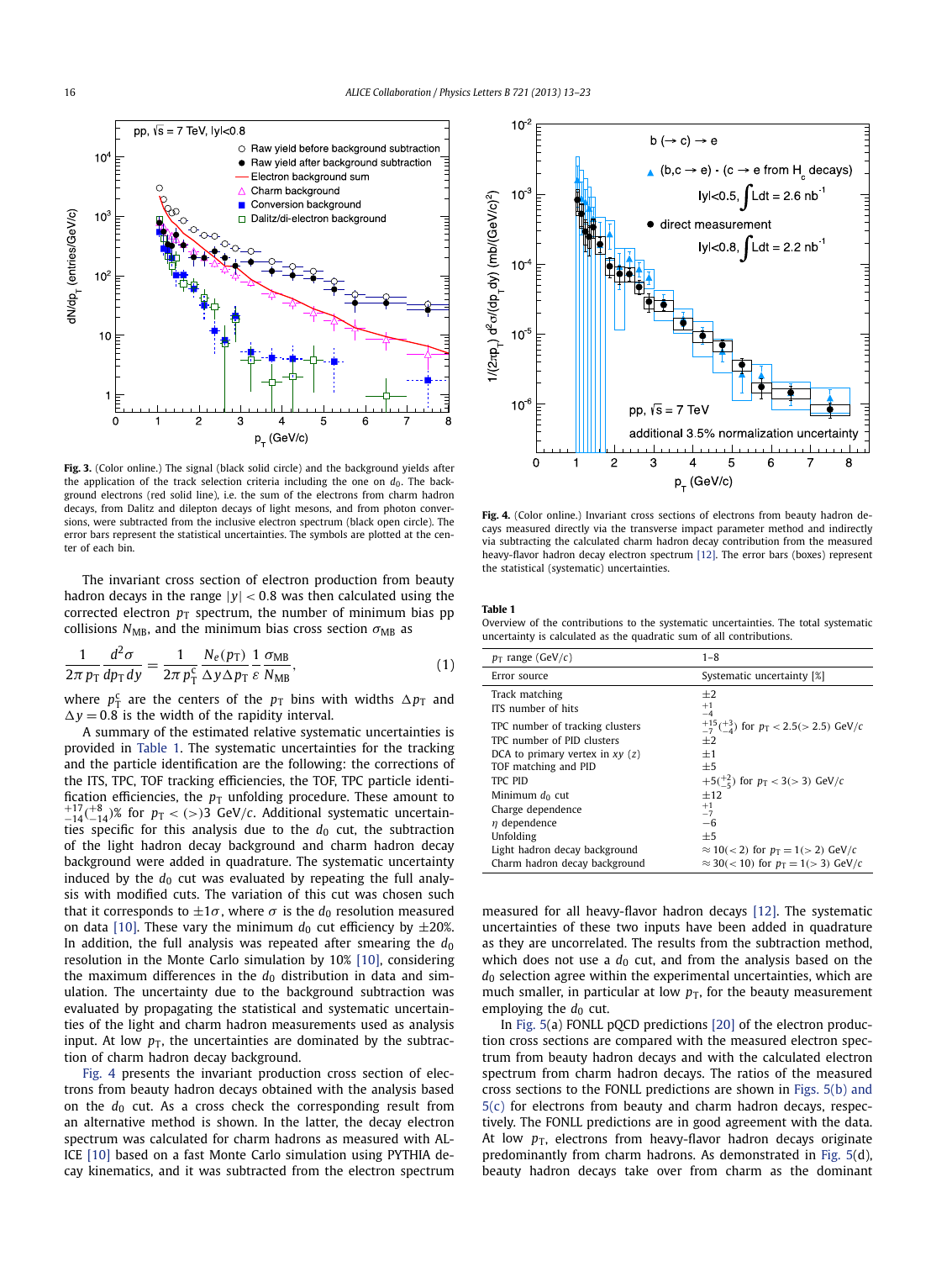<span id="page-4-0"></span>

Fig. 5. (Color online.) (a)  $p_T$ -differential invariant cross sections of electrons from beauty and from charm hadron decays. The error bars (boxes) represent the statistical (systematic) uncertainties. The solid (dashed) lines indicate the corresponding FONLL predictions (uncertainties) [\[20\].](#page-5-0) Ratios of the data and the FONLL calculations are shown in (b) and (c) for electrons from beauty and charm hadron decays, respectively, where the dashed lines indicate the FONLL uncertainties. (d) Measured ratio of electrons from beauty and charm hadron decays with error boxes depicting the total uncertainty.

source of electrons from heavy-flavor hadron decays close to electron transverse momenta of 4 GeV*/c*.

The integrated cross section of electrons from beauty hadron decays was measured as  $6.61 \pm 0.54$ (stat)<sup>+1.92</sup><sub>-1.86</sub>(sys) µb for  $1 < p_T < 8$  GeV/*c* in the range  $|y| < 0.8$ . The beauty production cross section  $\sigma_{b\bar{b}}$  was calculated by extrapolating this  $p_T$ integrated visible cross section down to  $p_T = 0$  and to the full *y* range. The extrapolation factor was determined based on FONLL as described in [\[9\],](#page-5-0) using the beauty to electron branching ra-tio BR<sub>H<sub>b</sub>→e + BR<sub>H<sub>b</sub>→H<sub>c</sub>→e = 0.205 ± 0.007 [\[25\].](#page-5-0) The related un-</sub></sub> certainty was obtained as the quadratic sum of the uncertainties from the beauty quark mass, from perturbative scales, and from the CTEQ6.6 parton distribution functions [\[26\].](#page-5-0) At midrapidity the beauty production cross section per unit rapidity is  $d\sigma_{\rm b\bar{b}}/dy = 42.3 \pm 3.5$ (stat)<sup>+12.3</sup><sub>-11.9</sub>(extr) μb, where the additional systematic uncertainty due to the extrapolation procedure is quoted separately. The total cross section was derived as  $\sigma_{\rm b\bar{b}} = 280 \pm 23 \text{(stat)} \pm 78 \text{(sys)} \pm 78 \text{(extr)} \pm 10 \text{(BR)}$  μb, consistent with the result of a previous measurement of J/ψ mesons from beauty hadron decays  $\sigma_{\rm bb} = 282 \pm 74 \text{(stat)}_{-68}^{+58} \text{(sys)}_{-7}^{+8} \text{(extr)}$  µb [\[9\].](#page-5-0) The weighted average of the two measurements was calculated based on the procedure described in [\[27\].](#page-5-0) The statistical and systematic uncertainties of two measurements are largely uncorrelated, but the extrapolation uncertainties using the same theoretical model (FONLL) are correlated. The weights, defined using the statistical and the uncorrelated systematic uncertainties, and the correlated extrapolation uncertainties, are calculated as 0.499 for the measurement using semileptonic beauty hadron decays and 0.501 for that using non-prompt J*/ψ* mesons. The combined total cross section is  $\sigma_{\overline{b} \overline{b}} = 281 \pm 34 \text{(stat)}_{-54}^{+53} \text{(sys)}_{-8}^{+7} \text{(extr)}$  µb. FONLL predicts  $\sigma_{\rm b\bar{b}} = 259^{+120}_{-96}$  μb [\[20\].](#page-5-0)

The production cross section of electrons from heavy-flavor hadron decays was measured as  $37.7 \pm 3.2$ (stat)<sup> $+13.3$ </sup>(sys) µb for  $0.5 < p_T < 8$  GeV/*c* in the range  $|y| < 0.5$  [\[12\].](#page-5-0) After subtraction of the contribution from beauty hadron decays (see above) the resulting production cross section of electrons from charm hadron decays was converted into a charm production cross section applying the same extrapolation method as for beauty. With the branching ratio  $BR_{H_c\rightarrow e} = 0.096 \pm 0.004$  [\[25\],](#page-5-0) at mid-rapidity the charm production cross section per unit rapidity is  $d\sigma_{c\bar{c}}/dy =$  $1.2 \pm 0.2$ (stat)  $\pm 0.6$ (sys)<sup>+0.2</sup>(extr) mb. The total cross section  $\sigma_{\rm c\bar{c}} = 10.0 \pm 1.7$ *(*stat)<sup>+5.1</sup><sub>−5.5</sub>*(sys)*<sup>+3.5</sup><sub>−0.5</sub>*(extr)* ± 0.4*(BR)* mb is consistent with the result of a previous, more accurate measurement using D mesons  $\sigma_{\rm c\bar{c}} = 8.5 \pm 0.5$ (stat)<sup>+1.0</sup><sub>-2.4</sub>(eys)<sup>+5.0</sup><sub>-0.4</sub>(extr) mb [\[28\].](#page-5-0) The FONLL prediction is  $\sigma_{\bar{c}} = 4.76^{+6.44}_{-3.25}$  mb [\[20\].](#page-5-0) All measured cross sections have an additional normalization uncertainty of 3.5% [\[15\].](#page-5-0)

In summary, invariant production cross sections of electrons from beauty and from charm hadron decays were measured in pp collisions at  $\sqrt{s}$  = 7 TeV. The agreement between theoretical predictions and the data suggests that FONLL pQCD calculations can reliably describe heavy-flavor production even at low  $p<sub>T</sub>$  in the highest energy hadron collisions accessible in the laboratory today. Furthermore, these results provide a crucial baseline for heavyflavor production studies in the hot and dense matter created in Pb–Pb collisions at the LHC.

#### **Acknowledgements**

The ALICE Collaboration would like to thank all its engineers and technicians for their invaluable contributions to the construction of the experiment and the CERN accelerator teams for the outstanding performance of the LHC complex. The ALICE Collaboration would like to thank M. Cacciari for providing the FONLL pQCD predictions for the cross sections of electrons from heavyflavour hadron decays. The ALICE Collaboration acknowledges the following funding agencies for their support in building and running the ALICE detector: State Committee of Science, Calouste Gulbenkian Foundation from Lisbon and Swiss Fonds Kidagan, Armenia; Conselho Nacional de Desenvolvimento Científico e Tecnológico (CNPq), Financiadora de Estudos e Projetos (FINEP), Fundação de Amparo à Pesquisa do Estado de São Paulo (FAPESP); National Natural Science Foundation of China (NSFC), the Chinese Ministry of Education (CMOE) and the Ministry of Science and Technology of China (MSTC); Ministry of Education and Youth of the Czech Republic; Danish Natural Science Research Council, the Carlsberg Foundation and the Danish National Research Foundation; The European Research Council under the European Community's Seventh Framework Programme; Helsinki Institute of Physics and the Academy of Finland; French CNRS-IN2P3, the 'Region Pays de Loire', 'Region Alsace', 'Region Auvergne' and CEA, France; German BMBF and the Helmholtz Association; General Secretariat for Research and Technology, Ministry of Development, Greece; Hungarian OTKA and National Office for Research and Technology (NKTH); Department of Atomic Energy and Department of Science and Technology of the Government of India; Istituto Nazionale di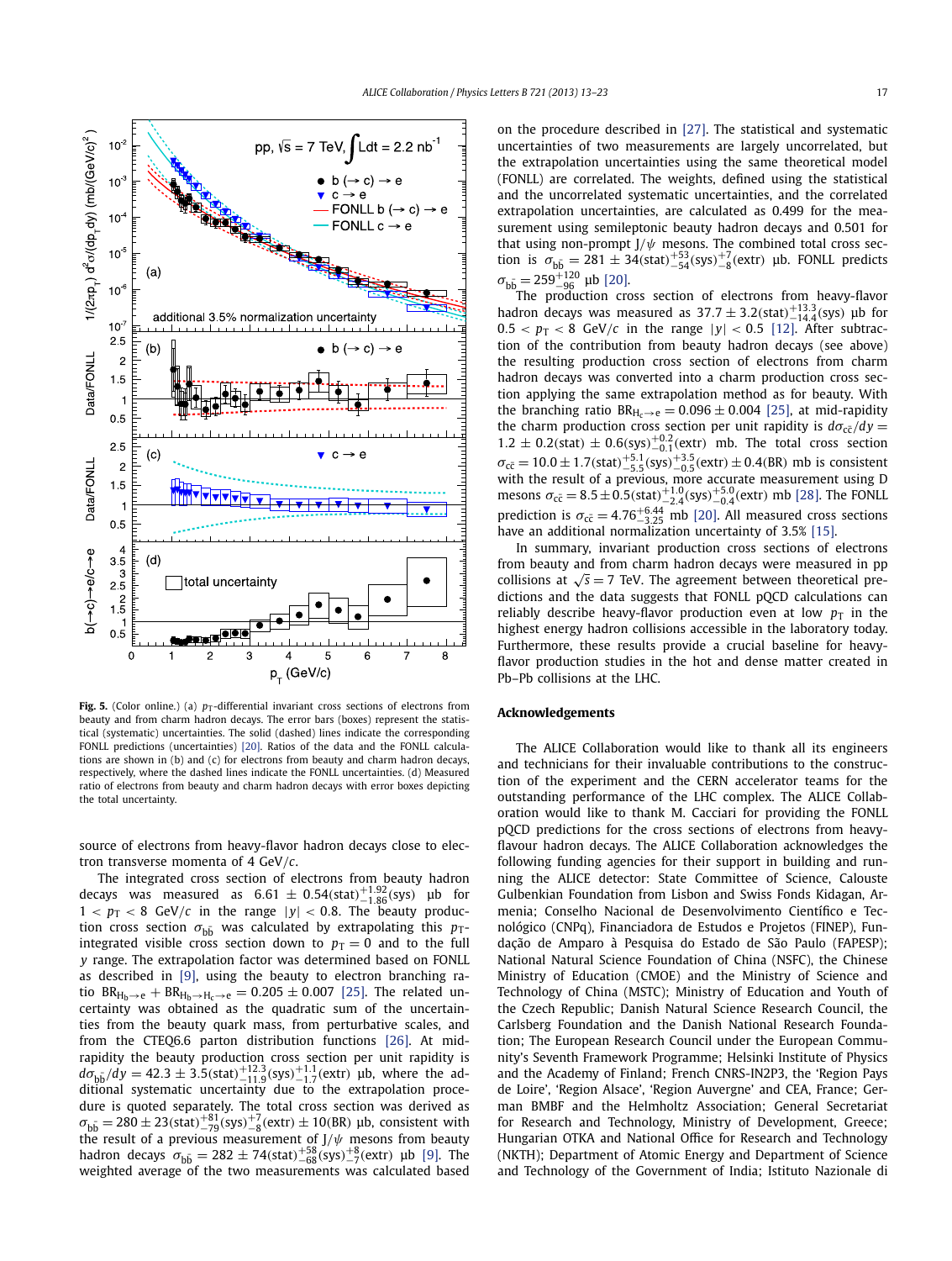<span id="page-5-0"></span>Fisica Nucleare (INFN) and Centro Fermi – Museo Storico della Fisica e Centro Studi e Ricerche "Enrico Fermi", Italy; MEXT Grantin-Aid for Specially Promoted Research, Japan; Joint Institute for Nuclear Research, Dubna; National Research Foundation of Korea (NRF); CONACYT, DGAPA, México, ALFA-EC and the HELEN Program (High-Energy Physics Latin-American–European Network); Stichting voor Fundamenteel Onderzoek der Materie (FOM) and the Nederlandse Organisatie voor Wetenschappelijk Onderzoek (NWO), Netherlands; Research Council of Norway (NFR); Polish Ministry of Science and Higher Education; National Authority for Scientific Research – NASR (Autoritatea Națională pentru Cercetare Științifică – ANCS); Ministry of Education and Science of Russian Federation, International Science and Technology Center, Russian Academy of Sciences, Russian Federal Agency of Atomic Energy, Russian Federal Agency for Science and Innovations and CERN-INTAS; Ministry of Education of Slovakia; Department of Science and Technology, South Africa; CIEMAT, EELA, Ministerio de Educación y Ciencia of Spain, Xunta de Galicia (Consellería de Educación), CEA-DEN, Cubaenergía, Cuba, and IAEA (International Atomic Energy Agency); Swedish Research Council (VR) and Knut & Alice Wallenberg Foundation (KAW); Ukraine Ministry of Education and Science; United Kingdom Science and Technology Facilities Council (STFC); The United States Department of Energy, the United States National Science Foundation, the State of Texas, and the State of Ohio.

### **Open access**

This article is published Open Access at [sciencedirect.com](http://www.sciencedirect.com). It is distributed under the terms of the Creative Commons Attribution License 3.0, which permits unrestricted use, distribution, and reproduction in any medium, provided the original authors and source are credited.

#### **References**

- [1] D. Acosta, et al., Phys. Rev. D 71 (2005) 032001.
- [2] M. Cacciari, M. Greco, P. Nason, JHEP 9805 (1998) 007.
- [3] M. Cacciari, S. Frixione, P. Nason, JHEP 0103 (2001) 006.
- [4] D. Acosta, et al., Phys. Rev. Lett. 91 (2003) 241804.
- [5] A. Adare, et al., Phys. Rev. C 84 (2011) 044905.
- [6] L. Adamczyk, et al., Measurements of  $D^0$  and  $D^*$  production in  $p + p$  collisions at <sup>√</sup>*<sup>s</sup>* <sup>=</sup> 200 GeV, arXiv:1204.4244 [nucl-ex], 2012.
- [7] R. Aaij, et al., JHEP 1204 (2012) 093, and references therein.
- [8] S. Chatrchyan, et al., Phys. Rev. D 84 (2011) 052008, and references therein.
- [9] B. Abelev, et al., JHEP 11 (2012) 065.
- [10] K. Aamodt, et al., JHEP 01 (2012) 128.
- [11] G. Aad, et al., Phys. Lett. B 707 (2012) 438.
- [12] B. Abelev, et al., Phys. Rev. D 86 (2012) 112007, arXiv:1205.5423 [hep-ex].
- [13] B. Abelev, et al., Phys. Lett. B 708 (2012) 265. [14] K. Aamodt, et al., JINST 3 (2008) S08002.
- [15] B. Abelev, et al., Measurement of inelastic, single- and double-diffraction cross sections in proton–proton collisions at the LHC with ALICE, arXiv:1208.4968 [hep-ex], 2012.
- [16] P. Billoir, Nucl. Instrum. Meth. 225 (1984) 352.
- [17] R. Brun, et al., CERN program library long write-up, 1994, W5013.
- [18] T. Sjostrand, S. Mrenna, P. Skands, JHEP 0605 (2006) 026.
- [19] P.Z. Skands, The Perugia Tunes, 2009.
- [20] M. Cacciari, S. Frixione, N. Houdeau, M.L. Mangano, P. Nason, et al., JHEP 1210 (2012) 137.
- [21] B. Abelev, et al., Phys. Lett. B 717 (2012) 162.
- [22] B. Abelev, et al., Phys. Lett. B 718 (2012) 279.
- [23] S. Chekanov, et al., Eur. Phys. J. C 44 (2005) 351.
- [24] S. Gorbunov, I. Kisel, Reconstruction of decay particles based on the Kalman filter, private communication, 2007.
- [25] J. Beringer, et al., Phys. Rev. D 86 (2012) 010001.
- [26] P.M. Nadolsky, et al., Phys. Rev. D 78 (2008) 013004.
- [27] L. Lyons, D. Gibaut, P. Clifford, Nucl. Instrum. Meth. A 270 (1988) 110.
- [28] B. Abelev, et al., JHEP 1207 (2012) 191.

### **ALICE Collaboration**

B. Abelev  $^{68}$ , J. Adam  $^{34}$ , D. Adamová  $^{73}$ , A.M. Adare  $^{118}$ , M.M. Aggarwal  $^{77}$ , G. Aglieri Rinella  $^{30}$ , A.G. Agocs  $^{60}$ , A. Agostinelli  $^{19}$ , S. Aguilar Salazar  $^{56}$ , Z. Ahammed  $^{114}$ , N. Ahmad  $^{14}$ , A. Ahmad Masoodi  $^{14}$ , S.A. Ahn  $^{62}$ , S.U. Ahn  $^{37}$ , A. Akindinov  $^{46}$ , D. Aleksandrov  $^{88}$ , B. Alessandro  $^{94}$ , R. Alfaro Molina  $^{56}$ , A. Alici [97](#page-9-0)*,*[10,](#page-8-0) A. Alkin [2,](#page-8-0) E. Almaráz Aviña [56,](#page-9-0) J. Alme [32,](#page-8-0) T. Alt [36,](#page-8-0) V. Altini [28,](#page-8-0) S. Altinpinar [15,](#page-8-0) I. Altsybeev  $^{115}$ , C. Andrei  $^{70}$ , A. Andronic  $^{85}$ , V. Anguelov  $^{82}$ , J. Anielski  $^{54}$ , C. Anson  $^{16}$ , T. Antičić  $^{86},$ F. Antinori <sup>93</sup>, P. Antonioli <sup>97</sup>, L. Aphecetche <sup>101</sup>, H. Appelshäuser <sup>52</sup>, N. Arbor <sup>64</sup>, S. Arcelli <sup>19</sup>, A. Arend <sup>52</sup>, N. Armesto  $^{13}$ , R. Arnaldi  $^{94}$ , T. Aronsson  $^{118}$ , I.C. Arsene  $^{85}$ , M. Arslandok  $^{52}$ , A. Asryan  $^{115}$  $^{115}$  $^{115}$ , A. Augustinus <sup>30</sup>, R. Averbeck <sup>85</sup>, T.C. Awes <sup>74</sup>, J. Äystö <sup>38</sup>, M.D. Azmi <sup>[14](#page-8-0),79</sup>, M. Bach <sup>[36](#page-8-0),[i](#page-10-0)</sup>, A. Badalà <sup>99</sup>, Y.W. Baek [63](#page-9-0)*,*[37,](#page-8-0) R. Bailhache [52,](#page-9-0) R. Bala [94,](#page-9-0) R. Baldini Ferroli [10,](#page-8-0) A. Baldisseri [12](#page-8-0), A. Baldit [63](#page-9-0), F. Baltasar Dos Santos Pedrosa $^{30}$ , J. Bán $^{47}$ , R.C. Baral $^{48}$ , R. Barbera $^{25}$  $^{25}$  $^{25}$ , F. Barile $^{28}$ , G.G. Barnaföldi $^{60}$ , L.S. Barnby  $^{90}$ , V. Barret  $^{63}$  $^{63}$  $^{63}$ , J. Bartke  $^{103}$ , M. Basile  $^{19}$  $^{19}$  $^{19}$ , N. Bastid  $^{63}$ , S. Basu  $^{114}$ , B. Bathen  $^{54}$ , G. Batigne  $^{101}$ , B. Batyunya <sup>59</sup>, C. Baumann <sup>[52](#page-9-0)</sup>, I.G. Bearden <sup>71</sup>, H. Beck <sup>52</sup>, N.K. Behera <sup>40</sup>, I. Belikov <sup>58</sup>, F. Bellini <sup>19</sup>, R. Bellwied  $^{109}$ , E. Belmont-Moreno  $^{56}$ , G. Bencedi  $^{60}$ , S. Beole  $^{23}$ , I. Berceanu  $^{70}$ , A. Bercuci  $^{70}$ , Y. Berdnikov <sup>75</sup>, D. Berenyi <sup>60</sup>, A.A.E. Bergognon <sup>[101](#page-9-0)</sup>, D. Berzano <sup>94</sup>, L. Betev <sup>30</sup>, A. Bhasin <sup>80</sup>, A.K. Bhati <sup>77</sup>, J. Bhom  $^{112}$ , L. Bianchi  $^{23}$ , N. Bianchi  $^{65}$ , C. Bianchin  $^{20}$  $^{20}$  $^{20}$ , J. Bielčík  $^{34}$  $^{34}$  $^{34}$ , J. Bielčíková  $^{73}$ , A. Bilandzic  $^{71}$ , S. Bjelogrlic  $^{45}$ , F. Blanco  $^8$ , F. Blanco  $^{109}$  $^{109}$  $^{109}$ , D. Blau  $^{88}$ , C. Blume  $^{52}$ , M. Boccioli  $^{30}$ , N. Bock  $^{16}$ , S. Böttger  $^{51}$ , A. Bogdanov  $^{69}$ , H. Bøggild  $^{71}$ , M. Bogolyubsky  $^{43}$ , L. Boldizsár  $^{60}$ , M. Bombara  $^{35}$ , J. Book  $^{52}$ , H. Borel  $^{12}$ , A. Borissov [117,](#page-9-0) S. Bose [89](#page-9-0), F. Bossú [79](#page-9-0)*,*[23,](#page-8-0) M. Botje [72,](#page-9-0) E. Botta [23,](#page-8-0) B. Boyer [42,](#page-8-0) E. Braidot [67,](#page-9-0) P. Braun-Munzinger <sup>85</sup>, M. Bregant <sup>[101](#page-9-0)</sup>, T. Breitner <sup>51</sup>, T.A. Browning <sup>83</sup>, M. Broz <sup>33</sup>, R. Brun <sup>[30](#page-8-0)</sup>, E. Bruna [23](#page-8-0)*,*[94,](#page-9-0) G.E. Bruno [28,](#page-8-0) D. Budnikov [87,](#page-9-0) H. Buesching [52,](#page-9-0) S. Bufalino [23](#page-8-0)*,*[94,](#page-9-0) O. Busch [82,](#page-9-0) Z. Buthelezi [79,](#page-9-0) D. Caballero Orduna [118,](#page-9-0) D. Caffarri [20](#page-8-0)*,*[93,](#page-9-0) X. Cai [5,](#page-8-0) H. Caines [118,](#page-9-0) E. Calvo Villar [91,](#page-9-0) P. Camerini [21,](#page-8-0) V. Canoa Roman  $^9$ , G. Cara Romeo  $^{97}$ , F. Carena  $^{30}$  $^{30}$  $^{30}$ , W. Carena  $^{30}$ , N. Carlin Filho  $^{106}$ , F. Carminati  $^{30}$ , A. Casanova Díaz $^{65}$ , J. Castillo Castellanos  $^{12}$ , J.F. Castillo Hernandez  $^{85}$ , E.A.R. Casula  $^{22}$ , V. Catanescu  $^{70}$ ,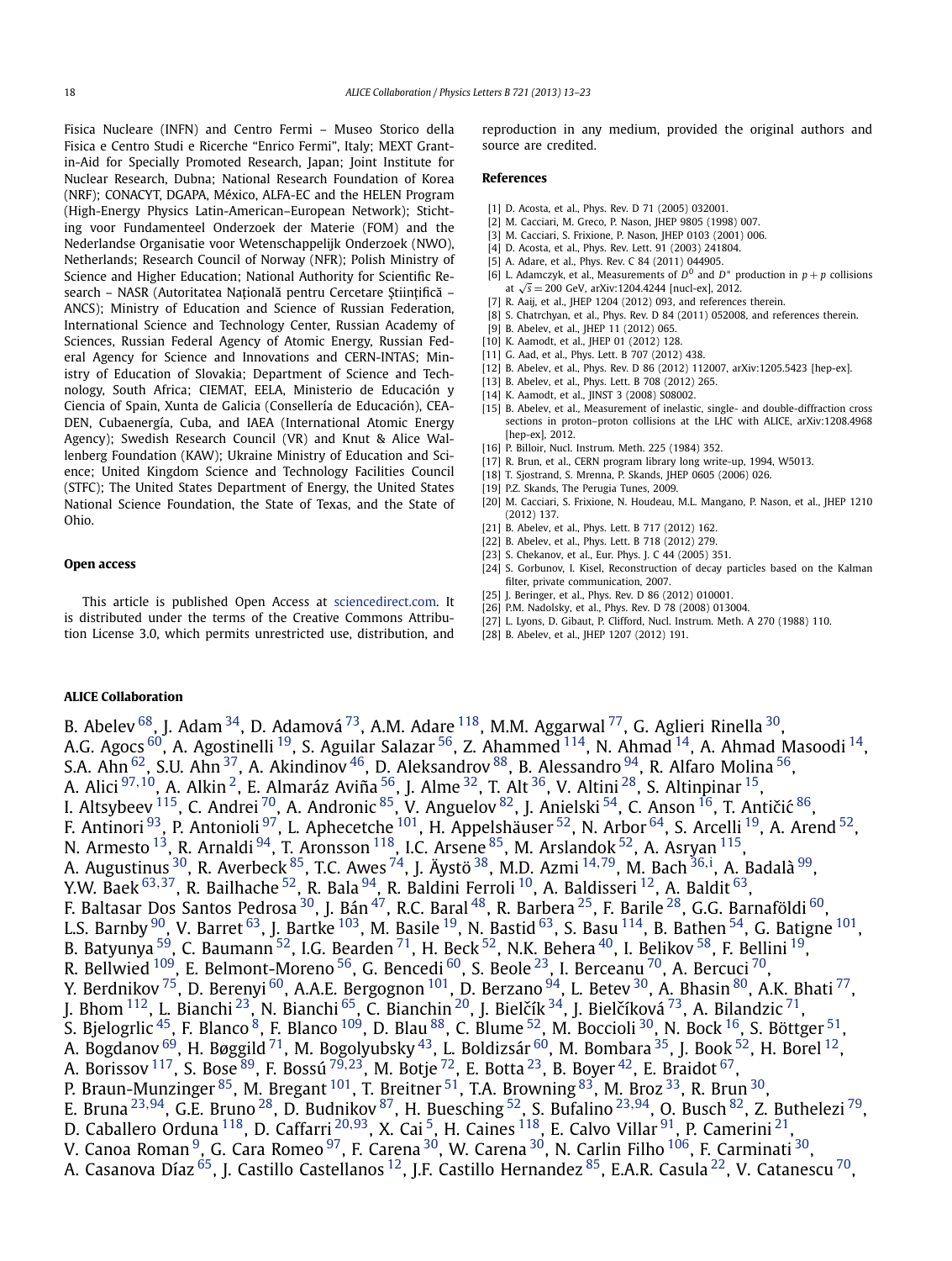C. Cavicchioli [30,](#page-8-0) C. Ceballos Sanchez [7,](#page-8-0) J. Cepila [34](#page-8-0), P. Cerello [94,](#page-9-0) B. Chang [38](#page-8-0)*,*[121,](#page-9-0) S. Chapeland [30,](#page-8-0) J.L. Charvet [12,](#page-8-0) S. Chattopadhyay [114,](#page-9-0) S. Chattopadhyay [89](#page-9-0), I. Chawla [77,](#page-9-0) M. Cherney [76,](#page-9-0) C. Cheshkov [30](#page-8-0)*,*[108](#page-9-0), B. Cheynis <sup>108</sup>, V. Chibante Barroso <sup>30</sup>, D.D. Chinellato <sup>107</sup>, P. Chochula <sup>30</sup>, M. Chojnacki <sup>45</sup>, S. Choudhury  $^{114}$ , P. Christakoglou  $^{72}$ , C.H. Christensen  $^{71}$ , P. Christiansen  $^{29}$  $^{29}$  $^{29}$ , T. Chujo  $^{112}$ , S.U. Chung  $^{84}$ , C. Cicalo [96,](#page-9-0) L. Cifarelli [19](#page-8-0)*,*[30](#page-8-0)*,*[10,](#page-8-0) F. Cindolo [97,](#page-9-0) J. Cleymans [79,](#page-9-0) F. Coccetti [10,](#page-8-0) F. Colamaria [28,](#page-8-0) D. Colella [28,](#page-8-0) G. Conesa Balbastre $^{64}$ , Z. Conesa del Valle $^{30}$  $^{30}$  $^{30}$ , P. Constantin $^{82}$  $^{82}$  $^{82}$ , G. Contin $^{21}$ , J.G. Contreras $^9$ , T.M. Cormier <sup>[1](#page-8-0)17</sup>, Y. Corrales Morales <sup>23</sup>, P. Cortese <sup>27</sup>, I. Cortés Maldonado <sup>1</sup>, M.R. Cosentino <sup>67</sup>, F. Costa <sup>30</sup>, M.E. Cotallo [8,](#page-8-0) E. Crescio [9,](#page-8-0) P. Crochet [63,](#page-9-0) E. Cruz Alaniz [56,](#page-9-0) E. Cuautle [55,](#page-9-0) L. Cunqueiro [65,](#page-9-0) A. Dainese [20](#page-8-0)*,*[93,](#page-9-0) H.H. Dalsgaard  $^{71}$ , A. Danu  $^{50}$ , D. Das  $^{89}$ , I. Das  $^{42}$ , K. Das  $^{89}$ , A. Dash  $^{107}$ , S. Dash  $^{40}$ , S. De  $^{114}$ , G.O.V. de Barros [106,](#page-9-0) A. De Caro [26](#page-8-0)*,*[10,](#page-8-0) G. de Cataldo [98,](#page-9-0) J. de Cuveland [36,](#page-8-0) A. De Falco [22,](#page-8-0) D. De Gruttola [26,](#page-8-0) H. Delagrange  $^{101}$ , A. Deloff  $^{100}$ , V. Demanov  $^{87}$  $^{87}$  $^{87}$ , N. De Marco  $^{94}$ , E. Dénes  $^{60}$ , S. De Pasquale  $^{26},$ A. Deppman  $^{106}$ , G. D Erasmo  $^{28}$  $^{28}$  $^{28}$ , R. de Rooij  $^{45}$  $^{45}$  $^{45}$ , M.A. Diaz Corchero  $^8$ , D. Di Bari  $^{28}$ , T. Dietel  $^{54}$ , C. Di Giglio [28,](#page-8-0) S. Di Liberto [95](#page-9-0), A. Di Mauro [30,](#page-8-0) P. Di Nezza [65](#page-9-0), R. Divià [30,](#page-8-0) Ø. Djuvsland [15,](#page-8-0) A. Dobrin [117](#page-9-0)*,*[29,](#page-8-0) T. Dobrowolski  $^{100}$ , I. Domínguez  $^{55}$ , B. Dönigus  $^{85}$  $^{85}$  $^{85}$ , O. Dordic  $^{18}$ , O. Driga  $^{101}$ , A.K. Dubey  $^{114}$ , A. Dubla  $^{45}$  $^{45}$  $^{45}$ , L. Ducroux <sup>108</sup>, P. Dupieux <sup>63</sup>, M.R. Dutta Majumdar <sup>114</sup>, A.K. Dutta Majumdar <sup>[89](#page-9-0)</sup>, D. Elia <sup>98</sup>, D. Emschermann [54,](#page-9-0) H. Engel [51,](#page-9-0) B. Erazmus [30](#page-8-0)*,*[101,](#page-9-0) H.A. Erdal [32,](#page-8-0) B. Espagnon [42,](#page-8-0) M. Estienne [101,](#page-9-0) S. Esumi [112,](#page-9-0) D. Evans [90,](#page-9-0) G. Eyyubova [18,](#page-8-0) D. Fabris [20](#page-8-0)*,*[93,](#page-9-0) J. Faivre [64,](#page-9-0) D. Falchieri [19,](#page-8-0) A. Fantoni [65,](#page-9-0) M. Fasel  $^{85}$ , R. Fearick  $^{79}$ , A. Fedunov  $^{59}$ , D. Fehlker  $^{15}$ , L. Feldkamp  $^{54}$  $^{54}$  $^{54}$ , D. Felea  $^{50}$  $^{50}$  $^{50}$ , B. Fenton-Olsen  $^{67},$ G. Feofilov  $^{115}$ , A. Fernández Téllez  $^1$ , A. Ferretti  $^{23}$  $^{23}$  $^{23}$ , R. Ferretti  $^{27}$ , A. Festanti  $^{20}$ , J. Figiel  $^{103},$  $^{103},$  $^{103},$ M.A.S. Figueredo  $^{106}$ , S. Filchagin  $^{87}$  $^{87}$  $^{87}$ , D. Finogeev  $^{44}$ , F.M. Fionda  $^{28}$ , E.M. Fiore  $^{28}$ , M. Floris  $^{30}$ , S. Foertsch  $^{79}$ , P. Foka [85,](#page-9-0) S. Fokin [88,](#page-9-0) E. Fragiacomo [92](#page-9-0), A. Francescon [30](#page-8-0)*,*[20,](#page-8-0) U. Frankenfeld [85,](#page-9-0) U. Fuchs [30,](#page-8-0) C. Furget [64,](#page-9-0) M. Fusco Girard <sup>26</sup>, J.J. Gaardhøje <sup>71</sup>, M. Gagliardi <sup>23</sup>, A. Gago <sup>91</sup>, M. Gallio <sup>23</sup>, D.R. Gangadharan <sup>16</sup>, P. Ganoti  $^{74}$ , C. Garabatos  $^{85}$ , E. Garcia-Solis  $^{11}$ , I. Garishvili  $^{68}$ , J. Gerhard  $^{36}$ , M. Germain  $^{101}$ , C. Geuna  $^{12}$ , A. Gheata [30,](#page-8-0) M. Gheata [50](#page-9-0)*,*[30,](#page-8-0) B. Ghidini [28,](#page-8-0) P. Ghosh [114,](#page-9-0) P. Gianotti [65](#page-9-0), M.R. Girard [116,](#page-9-0) P. Giubellino [30,](#page-8-0) E. Gladysz-Dziadus [103,](#page-9-0) P. Glässel [82,](#page-9-0) R. Gomez [105](#page-9-0)*,*[9](#page-8-0), E.G. Ferreiro [13,](#page-8-0) L.H. González-Trueba [56,](#page-9-0) P. González-Zamora <sup>8</sup>, S. Gorbunov <sup>36</sup>, A. Goswami <sup>81</sup>, S. Gotovac <sup>102</sup>, V. Grabski <sup>56</sup>, L.K. Graczykowski <sup>116</sup>, R. Grajcarek <sup>82</sup>, A. Grelli <sup>45</sup>, C. Grigoras <sup>30</sup>, A. Grigoras <sup>30</sup>, V. Grigoriev <sup>69</sup>, A. Grigoryan <sup>119</sup>, S. Grigoryan <sup>59</sup>, B. Grinyov <sup>2</sup>, N. Grion  $^{92}$ , P. Gros  $^{29}$ , J.F. Grosse-Oetringhaus  $^{30}$ , J.-Y. Grossiord  $^{108}$ , R. Grosso  $^{30}$ , F. Guber  $^{44}$ , R. Guernane  $^{64}$ , C. Guerra Gutierrez  $^{91}$ , B. Guerzoni  $^{19}$ , M. Guilbaud  $^{108}$ , K. Gulbrandsen  $^{71}$  $^{71}$  $^{71}$ , T. Gunji  $^{111}$ , A. Gupta  $^{80}$  $^{80}$  $^{80}$ , R. Gupta  $^{80}$ , H. Gutbrod  $^{85}$ , Ø. Haaland  $^{15}$ , C. Hadjidakis  $^{42}$ , M. Haiduc  $^{50}$ , H. Hamagaki  $^{111}$ , G. Hamar  $^{60}$ , B.H. Han  $^{17}$ , L.D. Hanratty  $^{90}$ , A. Hansen  $^{71}$ , Z. Harmanová-Tóthová  $^{35}$ , J.W. Harris  $^{118}$ , M. Hartig <sup>[52](#page-9-0)</sup>, D. Hasegan <sup>[50](#page-9-0)</sup>, D. Hatzifotiadou <sup>97</sup>, A. Hayrapetyan <sup>[30](#page-8-0),119</sup>, S.T. Heckel <sup>52</sup>, M. Heide <sup>54</sup>, H. Helstrup  $^{32}$ , A. Herghelegiu  $^{70}$ , G. Herrera Corral  $^{9}$ , N. Herrmann  $^{82}$ , B.A. Hess  $^{113}$ , K.F. Hetland  $^{32}$ , B. Hicks  $^{118}$ , P.T. Hille  $^{118}$ , B. Hippolyte  $^{58}$ , T. Horaguchi  $^{112}$ , Y. Hori  $^{111}$  $^{111}$  $^{111}$ , P. Hristov  $^{30}$ , I. Hřivnáčová  $^{42}$ , M. Huang  $^{15}$ , T.J. Humanic  $^{16}$ , D.S. Hwang  $^{17}$  $^{17}$  $^{17}$ , R. Ichou  $^{63}$ , R. Ilkaev  $^{87}$ , I. Ilkiv  $^{100}$  $^{100}$  $^{100}$ , M. Inaba  $^{112}$ , E. Incani  $^{22}$ , P.G. Innocenti  $^{30}$ , G.M. Innocenti  $^{23}$  $^{23}$  $^{23}$ , M. Ippolitov  $^{88}$ , M. Irfan  $^{14}$ , C. Ivan  $^{85}$ , V. Ivanov  $^{75}$ , A. Ivanov  $^{115}$ , M. Ivanov <sup>85</sup>, O. Ivanytskyi <sup>2</sup>, P.M. Jacobs <sup>67</sup>, H.J. Jang <sup>62</sup>, M.A. Janik <sup>116</sup>, R. Janik <sup>33</sup>, P.H.S.Y. Jayarathna <sup>109</sup>, S. Jena  $^{40}$ , D.M. Jha  $^{117}$ , R.T. Jimenez Bustamante  $^{55}$ , L. Jirden  $^{30}$ , P.G. Jones  $^{90}$ , H. Jung  $^{37}$ , A. Jusko  $^{90}$ , A.B. Kaidalov <sup>46</sup>, V. Kakoyan <sup>119</sup>, S. Kalcher <sup>36</sup>, P. Kaliňák <sup>47</sup>, T. Kalliokoski <sup>38</sup>, A. Kalweit <sup>[53](#page-9-0),[30](#page-8-0)</sup>, J.H. Kang <sup>121</sup>, V. Kaplin [69,](#page-9-0) A. Karasu Uysal [30](#page-8-0)*,*[120,](#page-9-0) O. Karavichev [44,](#page-8-0) T. Karavicheva [44,](#page-8-0) E. Karpechev [44,](#page-8-0) A. Kazantsev [88](#page-9-0), U. Kebschull  $^{51}$ , R. Keidel  $^{122}$ , M.M. Khan  $^{14}$ , S.A. Khan  $^{114}$ , P. Khan  $^{89}$  $^{89}$  $^{89}$ , A. Khanzadeev  $^{75}$ , Y. Kharlov  $^{43}$ , B. Kileng  $^{32}$ , M. Kim  $^{121}$ , D.W. Kim  $^{37}$ , J.H. Kim  $^{17}$ , J.S. Kim  $^{37}$ , M. Kim  $^{37}$ , S. Kim  $^{17}$ , D.J. Kim  $^{38}$ , B. Kim  $^{121}$ , T. Kim  $^{121}$ , S. Kirsch  $^{36}$ , I. Kisel  $^{36}$ , S. Kiselev  $^{46}$ , A. Kisiel  $^{116}$  $^{116}$  $^{116}$ , J.L. Klay  $^4$ , J. Klein  $^{82}$ , C. Klein-Bösing  $^{54}$ , M. Kliemant <sup>52</sup>, A. Kluge <sup>30</sup>, M.L. Knichel <sup>85</sup>, A.G. Knospe <sup>104</sup>, K. Koch <sup>82</sup>, M.K. Köhler <sup>85</sup>, T. Kollegger <sup>36</sup>, A. Kolojvari <sup>115</sup>, V. Kondratiev <sup>115</sup>, N. Kondratyeva <sup>69</sup>, A. Konevskikh <sup>44</sup>, A. Korneev <sup>87</sup>, R. Kour <sup>[90](#page-9-0)</sup>, M. Kowalski <sup>103</sup>, S. Kox <sup>64</sup>, G. Koyithatta Meethaleveedu <sup>40</sup>, J. Kral <sup>38</sup>, I. Králik <sup>47</sup>, F. Kramer <sup>52</sup>, I. Kraus <sup>85</sup>, T. Krawutschke [82](#page-9-0)*,*[31,](#page-8-0) M. Krelina [34,](#page-8-0) M. Kretz [36,](#page-8-0) M. Krivda [90](#page-9-0)*,*[47,](#page-9-0) F. Krizek [38,](#page-8-0) M. Krus [34,](#page-8-0) E. Kryshen [75,](#page-9-0) M. Krzewicki <sup>85</sup>, Y. Kucheriaev <sup>88</sup>, T. Kugathasan <sup>30</sup>, C. Kuhn <sup>[58](#page-9-0)</sup>, P.G. Kuijer <sup>[72](#page-9-0)</sup>, I. Kulakov <sup>52</sup>, J. Kumar <sup>40</sup>, P. Kurashvili <sup>[100](#page-9-0)</sup>, A. Kurepin <sup>[44](#page-8-0)</sup>, A.B. Kurepin <sup>44</sup>, A. Kuryakin <sup>87</sup>, S. Kushpil <sup>73</sup>, V. Kushpil <sup>73</sup>, H. Kvaerno <sup>18</sup>, M.J. Kweon [82](#page-9-0)*,*[∗](#page-10-0), Y. Kwon [121,](#page-9-0) P. Ladrón de Guevara [55,](#page-9-0) I. Lakomov [42,](#page-8-0) R. Langoy [15,](#page-8-0) S.L. La Pointe [45,](#page-9-0) C. Lara  $^{51}$ , A. Lardeux  $^{101}$ , P. La Rocca  $^{25}$ , R. Lea  $^{21}$ , Y. Le Bornec  $^{42}$  $^{42}$  $^{42}$ , M. Lechman  $^{30}$  $^{30}$  $^{30}$ , K.S. Lee  $^{37}$ , S.C. Lee  $^{37}$ , G.R. Lee  $^{90}$ , F. Lefèvre  $^{101}$ , J. Lehnert  $^{52}$ , M. Lenhardt  $^{85}$ , V. Lenti  $^{98}$ , H. León  $^{56}$ , M. Leoncino  $^{94}$ ,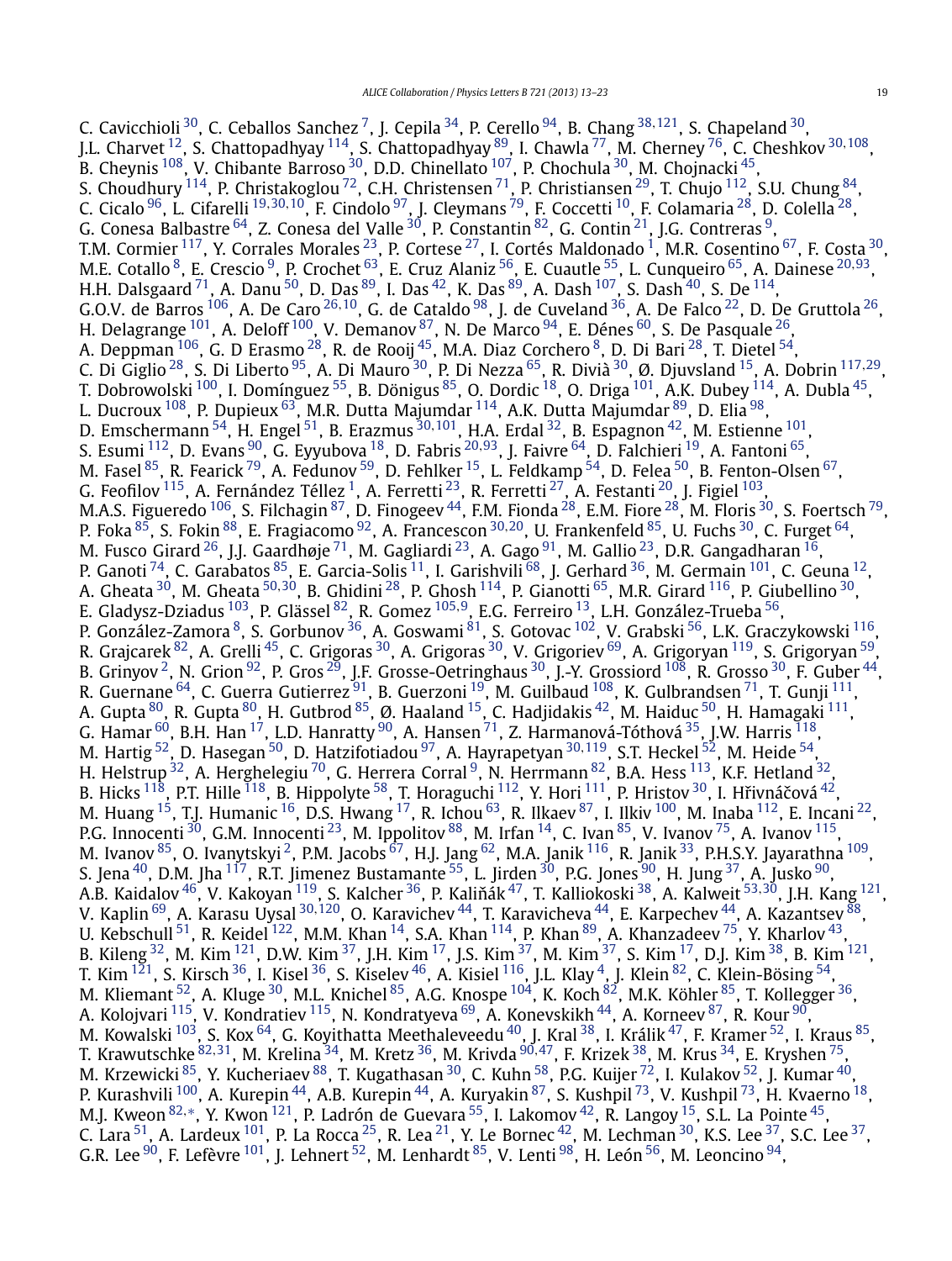I. León Monzón $^{105}$ , H. León Vargas $^{52}$ , P. Lévai $^{60}$ , J. Lien $^{15}$ , R. Lietava $^{90}$ , S. Lindal $^{18}$ , V. Lindenstruth $^{36}$ , C. Lippmann [85](#page-9-0)*,*[30,](#page-8-0) M.A. Lisa [16](#page-8-0), L. Liu [15,](#page-8-0) V.R. Loggins [117,](#page-9-0) V. Loginov [69,](#page-9-0) S. Lohn [30,](#page-8-0) D. Lohner [82,](#page-9-0) C. Loizides  $^{67}$ , K.K. Loo  $^{38}$ , X. Lopez  $^{63}$ , E. López Torres  $^7$ , G. Løvhøiden  $^{18}$ , X.-G. Lu  $^{82}$  $^{82}$  $^{82}$ , P. Luettig  $^{52}$ , M. Lunardon $^{20}$  $^{20}$  $^{20}$ , J. Luo $^5$ , G. Luparello $^{45}$ , L. Luquin $^{101}$ , C. Luzzi $^{30}$ , R. Ma $^{118}$ , K. Ma $^5\!$ D.M. Madagodahettige-Don <sup>[109](#page-9-0)</sup>, A. Maevskaya <sup>44</sup>, M. Mager <sup>[53](#page-9-0),30</sup>, D.P. Mahapatra <sup>48</sup>, A. Maire <sup>82</sup>, M. Malaev <sup>75</sup>, I. Maldonado Cervantes <sup>55</sup>, L. Malinina <sup>[59](#page-9-0),[i](#page-10-0)</sup>, D. Mal'Kevich <sup>46</sup>, P. Malzacher <sup>[85](#page-9-0)</sup>, A. Mamonov [87](#page-9-0), L. Mangotra [80,](#page-9-0) V. Manko [88,](#page-9-0) F. Manso [63,](#page-9-0) V. Manzari [98,](#page-9-0) Y. Mao [5,](#page-8-0) M. Marchisone [63](#page-9-0)*,*[23,](#page-8-0) J. Mareš [49,](#page-9-0) G.V. Margagliotti [21](#page-8-0)*,*[92,](#page-9-0) A. Margotti [97,](#page-9-0) A. Marín [85,](#page-9-0) C.A. Marin Tobon [30,](#page-8-0) C. Markert [104](#page-9-0), I. Martashvili  $^{110}$  $^{110}$  $^{110}$ , P. Martinengo  $^{30}$ , M.I. Martínez  $^1$ , A. Martínez Davalos  $^{56}$ , G. Martínez García  $^{101},$ Y. Martynov <sup>2</sup>, A. Mas <sup>101</sup>, S. Masciocchi <sup>85</sup>, M. Masera <sup>23</sup>, A. Masoni <sup>96</sup>, L. Massacrier <sup>101</sup>, A. Mastroserio [28,](#page-8-0) Z.L. Matthews [90,](#page-9-0) A. Matyja [103](#page-9-0)*,*[101,](#page-9-0) C. Mayer [103,](#page-9-0) J. Mazer [110](#page-9-0), M.A. Mazzoni [95,](#page-9-0) F. Meddi  $^{24}$ , A. Menchaca-Rocha  $^{56}$ , J. Mercado Pérez  $^{82}$ , M. Meres  $^{33}$ , Y. Miake  $^{112}$  $^{112}$  $^{112}$ , L. Milano  $^{23}$ , J. Milosevic <sup>[18](#page-8-0),ii</sup>, A. Mischke <sup>45</sup>, A.N. Mishra <sup>81</sup>, D. Miśkowiec <sup>[85](#page-9-0),[30](#page-8-0)</sup>, C. Mitu <sup>[50](#page-9-0)</sup>, J. Mlynarz <sup>117</sup>, B. Mohanty [114,](#page-9-0) L. Molnar [60](#page-9-0)*,*[30,](#page-8-0) L. Montaño Zetina [9](#page-8-0), M. Monteno [94,](#page-9-0) E. Montes [8,](#page-8-0) T. Moon [121,](#page-9-0) M. Morando  $^{20}$ , D.A. Moreira De Godoy  $^{106}$ , S. Moretto  $^{20}$ , A. Morsch  $^{30}$ , V. Muccifora  $^{65}$ , E. Mudnic  $^{102}$ , S. Muhuri  $^{114}$  $^{114}$  $^{114}$ , M. Mukherjee  $^{114}$ , H. Müller  $^{30}$ , M.G. Munhoz  $^{106}$ , L. Musa  $^{30}$ , A. Musso  $^{94}$  $^{94}$  $^{94}$ , B.K. Nandi  $^{40}$  $^{40}$  $^{40}$ , R. Nania  $^{97}$ , E. Nappi  $^{98}$ , C. Nattrass  $^{110}$  $^{110}$  $^{110}$ , N.P. Naumov  $^{87}$ , S. Navin  $^{90}$ , T.K. Nayak  $^{114}$ , S. Nazarenko  $^{87}$ , G. Nazarov [87,](#page-9-0) A. Nedosekin [46,](#page-9-0) M. Nicassio [28,](#page-8-0) M. Niculescu [50](#page-9-0)*,*[30,](#page-8-0) B.S. Nielsen [71,](#page-9-0) T. Niida [112,](#page-9-0) S. Nikolaev [88,](#page-9-0) V. Nikolic [86,](#page-9-0) S. Nikulin [88,](#page-9-0) V. Nikulin [75,](#page-9-0) B.S. Nilsen [76,](#page-9-0) M.S. Nilsson [18,](#page-8-0) F. Noferini [97](#page-9-0)*,*[10,](#page-8-0) P. Nomokonov  $^{59}$ , G. Nooren  $^{45}$ , N. Novitzky  $^{38}$ , A. Nyanin  $^{88}$ , A. Nyatha  $^{40}$ , C. Nygaard  $^{71}$ , J. Nystrand  $^{15}$ , A. Ochirov [115,](#page-9-0) H. Oeschler [53](#page-9-0)*,*[30,](#page-8-0) S. Oh [118,](#page-9-0) S.K. Oh [37,](#page-8-0) J. Oleniacz [116,](#page-9-0) C. Oppedisano [94,](#page-9-0) A. Ortiz Velasquez [29](#page-8-0)*,*[55,](#page-9-0) G. Ortona [23,](#page-8-0) A. Oskarsson [29](#page-8-0), P. Ostrowski [116,](#page-9-0) J. Otwinowski [85](#page-9-0), K. Oyama [82,](#page-9-0) K. Ozawa  $^{111}$ , Y. Pachmayer  $^{82}$ , M. Pachr  $^{34}$  $^{34}$  $^{34}$ , F. Padilla  $^{23}$ , P. Pagano  $^{26}$ , G. Paić  $^{55}$ , F. Painke  $^{36}$ , C. Pajares  $^{13}$ , S.K. Pal <sup>114</sup>, A. Palaha <sup>90</sup>, A. Palmeri <sup>[99](#page-9-0)</sup>, V. Papikyan <sup>119</sup>, G.S. Pappalardo <sup>99</sup>, W.J. Park <sup>85</sup>, A. Passfeld <sup>[54](#page-9-0)</sup>, B. Pastirčák $^{47}$  $^{47}$  $^{47}$ , D.I. Patalakha $^{43}$ , V. Paticchio $^{98}$ , A. Pavlinov  $^{117}$ , T. Pawlak  $^{116}$ , T. Peitzmann $^{45}$ , H. Pereira Da Costa $^{\,12}$ , E. Pereira De Oliveira Filho $^{\,106}$ , D. Peresunko $^{\,88}$ , C.E. Pérez Lara $^{\,72}$  $^{\,72}$  $^{\,72}$ , E. Perez Lezama [55,](#page-9-0) D. Perini [30,](#page-8-0) D. Perrino [28,](#page-8-0) W. Peryt [116,](#page-9-0) A. Pesci [97,](#page-9-0) V. Peskov [30](#page-8-0)*,*[55,](#page-9-0) Y. Pestov [3,](#page-8-0) V. Petráček $^{34}$ , M. Petran $^{34}$ , M. Petris $^{70}$ , P. Petrov  $^{90}$ , M. Petrovici  $^{70}$ , C. Petta  $^{25}$ , S. Piano  $^{92}$ , A. Piccotti  $^{94}$ , M. Pikna $^{33}$ , P. Pillot  $^{101}$ , O. Pinazza $^{30}$ , L. Pinsky  $^{109}$ , N. Pitz  $^{52}$ , D.B. Piyarathna  $^{109}$ , M. Planinic  $^{86}$ , M. Płoskoń  $^{67}$ , J. Pluta  $^{116}$ , T. Pocheptsov  $^{59}$ , S. Pochybova  $^{60}$ , P.L.M. Podesta-Lerma  $^{105}$ , M.G. Poghosyan [30](#page-8-0)*,*[23,](#page-8-0) K. Polák [49,](#page-9-0) B. Polichtchouk [43,](#page-8-0) A. Pop [70,](#page-9-0) S. Porteboeuf-Houssais [63,](#page-9-0) V. Pospíšil [34,](#page-8-0) B. Potukuchi <sup>80</sup>, S.K. Prasad <sup>117</sup>, R. Preghenella <sup>[97](#page-9-0),10</sup>, F. Prino <sup>[94](#page-9-0)</sup>, C.A. Pruneau <sup>117</sup>, I. Pshenichnov <sup>44</sup>, S. Puchagin [87,](#page-9-0) G. Puddu [22,](#page-8-0) A. Pulvirenti [25,](#page-8-0) V. Punin [87,](#page-9-0) M. Putiš [35,](#page-8-0) J. Putschke [117](#page-9-0)*,*[118,](#page-9-0) E. Quercigh [30,](#page-8-0) H. Qvigstad  $^{18}$ , A. Rachevski  $^{92}$ , A. Rademakers  $^{30}$ , T.S. Räihä  $^{38}$ , J. Rak  $^{38}$ , A. Rakotozafindrabe  $^{12}$ , L. Ramello <sup>27</sup>, A. Ramírez Reyes <sup>[9](#page-8-0)</sup>, R. Raniwala <sup>[81](#page-9-0)</sup>, S. Raniwala <sup>81</sup>, S.S. Räsänen <sup>38</sup>, B.T. Rascanu <sup>52</sup>, D. Rathee [77,](#page-9-0) K.F. Read [110,](#page-9-0) J.S. Real [64,](#page-9-0) K. Redlich [100](#page-9-0)*,*[57,](#page-9-0) P. Reichelt [52,](#page-9-0) M. Reicher [45,](#page-9-0) R. Renfordt [52,](#page-9-0) A.R. Reolon  $^{65}$ , A. Reshetin  $^{44}$ , F. Rettig  $^{36}$ , J.-P. Revol  $^{30}$ , K. Reygers  $^{82}$ , L. Riccati  $^{94}$ , R.A. Ricci  $^{66},$ T. Richert [29,](#page-8-0) M. Richter [18,](#page-8-0) P. Riedler [30,](#page-8-0) W. Riegler [30,](#page-8-0) F. Riggi [25](#page-8-0)*,*[99,](#page-9-0) B. Rodrigues Fernandes Rabacal [30,](#page-8-0) M. Rodríguez Cahuantzi  $^1$ , A. Rodriguez Manso  $^{72}$ , K. Røed  $^{15}$  $^{15}$  $^{15}$ , D. Rohr  $^{36}$  $^{36}$  $^{36}$ , D. Röhrich  $^{15}$ , R. Romita  $^{85}$ , F. Ronchetti [65](#page-9-0), P. Rosnet [63,](#page-9-0) S. Rossegger [30,](#page-8-0) A. Rossi [30](#page-8-0)*,*[20,](#page-8-0) C. Roy [58,](#page-9-0) P. Roy [89](#page-9-0), A.J. Rubio Montero [8,](#page-8-0) R. Rui  $^{21}$ , R. Russo  $^{23}$ , E. Ryabinkin  $^{88}$ , A. Rybicki  $^{103}$ , S. Sadovsky  $^{43}$ , K. Šafařík  $^{30}$ , R. Sahoo  $^{41}$ , P.K. Sahu  $^{48}$ , J. Saini <sup>114</sup>, H. Sakaguchi <sup>39</sup>, S. Sakai <sup>67</sup>, D. Sakata <sup>112</sup>, C.A. Salgado <sup>13</sup>, J. Salzwedel <sup>16</sup>, S. Sambyal <sup>80</sup>, V. Samsonov  $^{75}$ , X. Sanchez Castro  $^{58}$ , L. Šándor  $^{47}$ , A. Sandoval  $^{56}$ , S. Sano  $^{111}$ , M. Sano  $^{112}$ , R. Santo  $^{54}$ , R. Santoro [98](#page-9-0)*,*[30](#page-8-0)*,*[10,](#page-8-0) J. Sarkamo [38,](#page-8-0) E. Scapparone [97,](#page-9-0) F. Scarlassara [20,](#page-8-0) R.P. Scharenberg [83,](#page-9-0) C. Schiaua [70,](#page-9-0) R. Schicker <sup>82</sup>, C. Schmidt <sup>85</sup>, H.R. Schmidt <sup>113</sup>, S. Schreiner <sup>30</sup>, S. Schuchmann <sup>52</sup>, J. Schukraft <sup>30</sup>, Y. Schutz [30](#page-8-0)*,*[101,](#page-9-0) K. Schwarz [85,](#page-9-0) K. Schweda [85](#page-9-0)*,*[82,](#page-9-0) G. Scioli [19,](#page-8-0) E. Scomparin [94,](#page-9-0) R. Scott [110,](#page-9-0) G. Segato [20,](#page-8-0) I. Selyuzhenkov [85,](#page-9-0) S. Senyukov [58,](#page-9-0) J. Seo [84,](#page-9-0) S. Serci [22](#page-8-0), E. Serradilla [8](#page-8-0)*,*[56,](#page-9-0) A. Sevcenco [50,](#page-9-0) A. Shabetai [101,](#page-9-0) G. Shabratova <sup>59</sup>, R. Shahoyan <sup>30</sup>, S. Sharma <sup>80</sup>, N. Sharma <sup>[77](#page-9-0)</sup>, S. Rohni <sup>80</sup>, K. Shigaki <sup>39</sup>, M. Shimomura <sup>112</sup>, K. Shtejer  $^7$ , Y. Sibiriak  $^{88}$ , M. Siciliano  $^{23}$ , E. Sicking  $^{30}$ , S. Siddhanta  $^{96}$ , T. Siemiarczuk  $^{100}$ , D. Silvermyr  $^{74}$ , C. Silvestre [64,](#page-9-0) G. Simatovic [55](#page-9-0)*,*[86,](#page-9-0) G. Simonetti [30,](#page-8-0) R. Singaraju [114,](#page-9-0) R. Singh [80,](#page-9-0) S. Singha [114,](#page-9-0) V. Singhal [114](#page-9-0), B.C. Sinha  $^{114}$ , T. Sinha  $^{89}$ , B. Sitar  $^{33}$ , M. Sitta  $^{27}$ , T.B. Skaali  $^{18}$ , K. Skjerdal  $^{15}$ , R. Smakal  $^{34}$ , N. Smirnov  $^{118}$ , R.J.M. Snellings  $^{45}$ , C. Søgaard  $^{71}$ , R. Soltz  $^{68}$ , H. Son  $^{17}$ , J. Song  $^{84}$ , M. Song  $^{121}$ , C. Soos  $^{30}$ , F. Soramel  $^{20}$ ,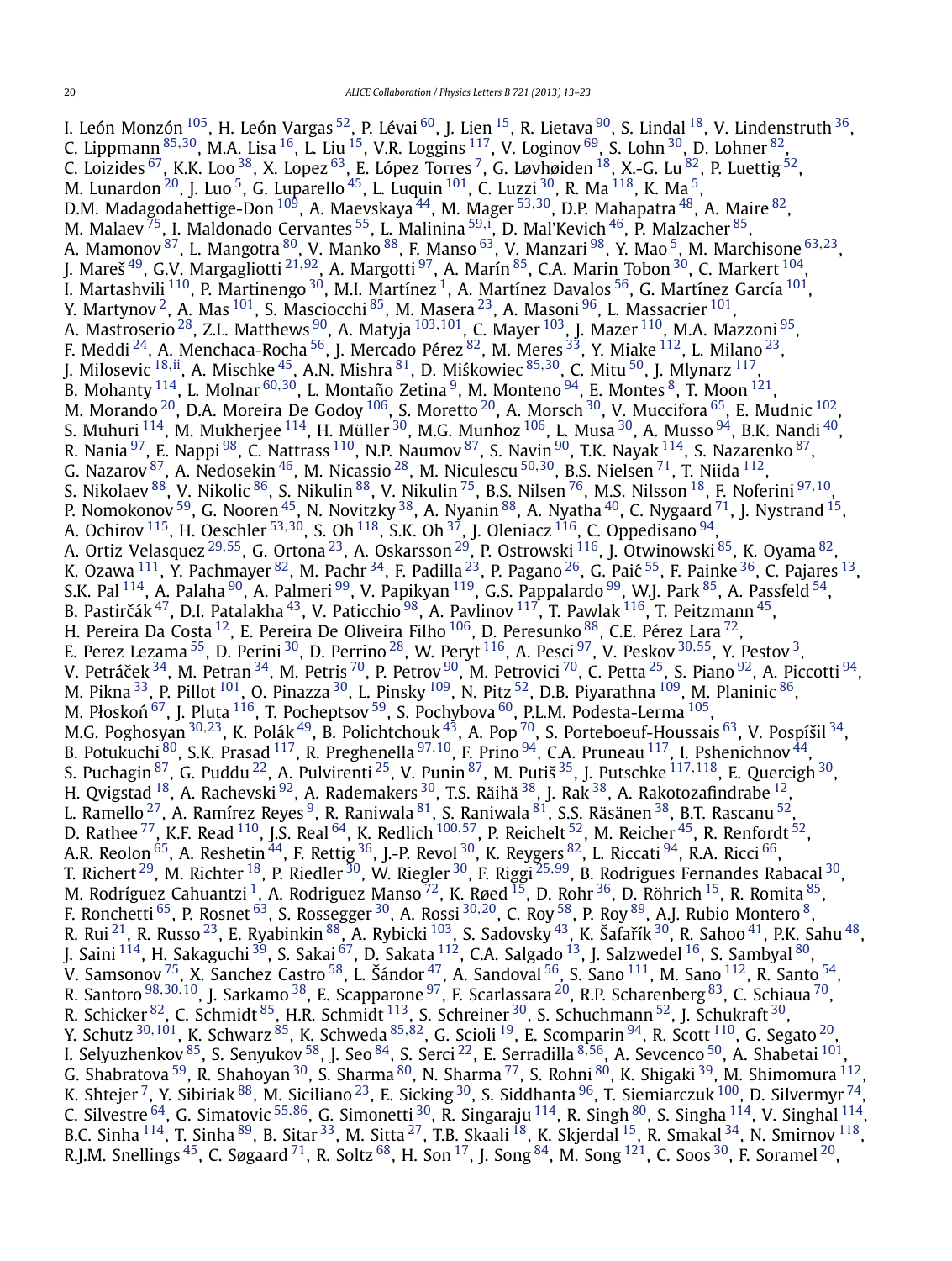<span id="page-8-0"></span>I. Sputowska <sup>103</sup>, M. Spyropoulou-Stassinaki <sup>78</sup>, B.K. Srivastava <sup>83</sup>, J. Stachel <sup>82</sup>, I. Stan <sup>50</sup>, I. Stan <sup>50</sup>, G. Stefanek  $^{100}$  $^{100}$  $^{100}$ , M. Steinpreis  $^{16}$ , E. Stenlund  $^{29}$ , G. Steyn  $^{79}$ , J.H. Stiller  $^{82}$  $^{82}$  $^{82}$ , D. Stocco  $^{101}$ , M. Stolpovskiy  $^{43}$ , K. Strabykin <sup>87</sup>, P. Strmen <sup>33</sup>, A.A.P. Suaide <sup>106</sup>, M.A. Subieta Vásquez <sup>23</sup>, T. Sugitate <sup>39</sup>, C. Suire <sup>42</sup>, M. Sukhorukov $^{87}$ , R. Sultanov $^{46}$ , M. Šumbera $^{73}$ , T. Susa $^{86}$ , T.J.M. Symons $^{67}$ , A. Szanto de Toledo  $^{106}$ , I. Szarka <sup>33</sup>, A. Szczepankiewicz <sup>[103](#page-9-0),30</sup>, A. Szostak <sup>15</sup>, M. Szymański <sup>116</sup>, J. Takahashi <sup>107</sup>, J.D. Tapia Takaki <sup>42</sup>, A. Tauro <sup>30</sup>, G. Tejeda Muñoz <sup>1</sup>, A. Telesca <sup>30</sup>, C. Terrevoli <sup>28</sup>, J. Thäder <sup>[85](#page-9-0)</sup>, D. Thomas <sup>45</sup>, R. Tieulent [108,](#page-9-0) A.R. Timmins [109,](#page-9-0) D. Tlusty 34, A. Toia <sup>36</sup>*,*20*,*[93,](#page-9-0) H. Torii [111,](#page-9-0) L. Toscano [94,](#page-9-0) V. Trubnikov 2, D. Truesdale  $^{16}$ , W.H. Trzaska  $^{38}$ , T. Tsuji  $^{111}$ , A. Tumkin  $^{87}$ , R. Turrisi  $^{93}$ , T.S. Tveter  $^{18}$ , J. Ulery  $^{52}$ , K. Ullaland 15, J. Ulrich [61](#page-9-0)*,*[51,](#page-9-0) A. Uras [108,](#page-9-0) J. Urbán 35, G.M. Urciuoli [95,](#page-9-0) G.L. Usai 22, M. Vajzer <sup>34</sup>*,*[73,](#page-9-0) M. Vala [59](#page-9-0)*,*[47,](#page-9-0) L. Valencia Palomo 42, S. Vallero [82,](#page-9-0) P. Vande Vyvre 30, M. van Leeuwen [45,](#page-9-0) L. Vannucci [66,](#page-9-0) A. Vargas  $^1$ , R. Varma  $^{40}$ , M. Vasileiou  $^{78}$ , A. Vasiliev  $^{88}$ , V. Vechernin  $^{115}$ , M. Veldhoen  $^{45}$ , M. Venaruzzo  $^{21}$ , E. Vercellin $^{23}$ , S. Vergara  $^1$ , R. Vernet  $^6$ , M. Verweij  $^{45}$ , L. Vickovic  $^{102}$ , G. Viesti  $^{20}$ , O. Vikhlyantsev  $^{87},$  $^{87},$  $^{87},$ Z. Vilakazi <sup>79</sup>, O. Villalobos Baillie <sup>90</sup>, Y. Vinogradov <sup>87</sup>, L. Vinogradov <sup>115</sup>, A. Vinogradov <sup>88</sup>, T. Virgili <sup>26</sup>, Y.P. Viyogi [114,](#page-9-0) A. Vodopyanov [59,](#page-9-0) K. Voloshin [46,](#page-9-0) S. Voloshin [117,](#page-9-0) G. Volpe <sup>28</sup>*,*30, B. von Haller 30, D. Vranic <sup>85</sup>, G. Øvrebekk <sup>15</sup>, J. Vrláková <sup>35</sup>, B. Vulpescu <sup>63</sup>, A. Vyushin <sup>87</sup>, V. Wagner <sup>34</sup>, B. Wagner <sup>15</sup>, R. Wan 5, D. Wang 5, M. Wang 5, Y. Wang 5, Y. Wang [82,](#page-9-0) K. Watanabe [112,](#page-9-0) M. Weber [109,](#page-9-0) J.P. Wessels <sup>30</sup>*,*[54,](#page-9-0) U. Westerhoff  $^{54}$ , J. Wiechula  $^{113}$ , J. Wikne  $^{18}$ , M. Wilde  $^{54}$ , A. Wilk  $^{54}$ , G. Wilk  $^{100}$ , M.C.S. Williams  $^{97}$ , B. Windelband  $^{82}$ , L. Xaplanteris Karampatsos  $^{104}$ , C.G. Yaldo  $^{117}$  $^{117}$  $^{117}$ , Y. Yamaguchi  $^{111}$ , S. Yang  $^{15}$ , H. Yang  $^{12}$ , S. Yasnopolskiy  $^{88}$ , J. Yi  $^{84}$ , Z. Yin  $^5$ , I.-K. Yoo  $^{84}$ , J. Yoon  $^{121}$ , W. Yu  $^{52}$ , X. Yuan  $^5$ , I. Yushmanov  $^{88}$ , V. Zaccolo <sup>71</sup>, C. Zach <sup>34</sup>, C. Zampolli <sup>97</sup>, S. Zaporozhets <sup>[59](#page-9-0)</sup>, A. Zarochentsev <sup>[115](#page-9-0)</sup>, P. Závada <sup>49</sup>, N. Zaviyalov [87,](#page-9-0) H. Zbroszczyk [116,](#page-9-0) P. Zelnicek [51,](#page-9-0) I.S. Zgura [50,](#page-9-0) M. Zhalov [75,](#page-9-0) X. Zhang [63](#page-9-0)*,*5, H. Zhang 5, F. Zhou 5, Y. Zhou [45,](#page-9-0) D. Zhou 5, J. Zhu 5, X. Zhu 5, J. Zhu 5, A. Zichichi <sup>19</sup>*,*10, A. Zimmermann [82,](#page-9-0)

- G. Zinovjev  $^2$ , Y. Zoccarato  $^{108}$ , M. Zynovyev  $^2$ , M. Zyzak  $^{52}$  $^{52}$  $^{52}$
- *Benemérita Universidad Autónoma de Puebla, Puebla, Mexico*
- *Bogolyubov Institute for Theoretical Physics, Kiev, Ukraine*
- *Budker Institute for Nuclear Physics, Novosibirsk, Russia*
- *California Polytechnic State University, San Luis Obispo, CA, United States*
- *Central China Normal University, Wuhan, China*
- *Centre de Calcul de l'IN2P3, Villeurbanne, France*
- *Centro de Aplicaciones Tecnológicas y Desarrollo Nuclear (CEADEN), Havana, Cuba*
- *Centro de Investigaciones Energéticas Medioambientales y Tecnológicas (CIEMAT), Madrid, Spain*
- *Centro de Investigación y de Estudios Avanzados (CINVESTAV), Mexico City and Mérida, Mexico*
- *Centro Fermi Centro Studi e Ricerche e Museo Storico della Fisica "Enrico Fermi", Rome, Italy*
- *Chicago State University, Chicago, United States*
- *Commissariat à l'Energie Atomique, IRFU, Saclay, France*
- *Departamento de Física de Partículas and IGFAE, Universidad de Santiago de Compostela, Santiago de Compostela, Spain*
- *Department of Physics Aligarh Muslim University, Aligarh, India*
- *Department of Physics and Technology, University of Bergen, Bergen, Norway*
- *Department of Physics, Ohio State University, Columbus, OH, United States*
- *Department of Physics, Sejong University, Seoul, South Korea*
- *Department of Physics, University of Oslo, Oslo, Norway*
- *Dipartimento di Fisica dell'Università and Sezione INFN, Bologna, Italy*
- *Dipartimento di Fisica dell'Università and Sezione INFN, Padova, Italy*
- *Dipartimento di Fisica dell'Università and Sezione INFN, Trieste, Italy*
- *Dipartimento di Fisica dell'Università and Sezione INFN, Cagliari, Italy*
- *Dipartimento di Fisica dell'Università and Sezione INFN, Turin, Italy*
- *Dipartimento di Fisica dell'Università 'La Sapienza' and Sezione INFN, Rome, Italy*
- *Dipartimento di Fisica e Astronomia dell'Università and Sezione INFN, Catania, Italy*
- *Dipartimento di Fisica 'E.R. Caianiello' dell'Università and Gruppo Collegato INFN, Salerno, Italy*
- *Dipartimento di Scienze e Innovazione Tecnologica dell'Università del Piemonte Orientale and Gruppo Collegato INFN, Alessandria, Italy*
- *Dipartimento Interateneo di Fisica 'M. Merlin' and Sezione INFN, Bari, Italy*
- *Division of Experimental High Energy Physics, University of Lund, Lund, Sweden*
- *European Organization for Nuclear Research (CERN), Geneva, Switzerland*
- *Fachhochschule Köln, Köln, Germany*
- *Faculty of Engineering, Bergen University College, Bergen, Norway*
- *Faculty of Mathematics, Physics and Informatics, Comenius University, Bratislava, Slovakia*
- *Faculty of Nuclear Sciences and Physical Engineering, Czech Technical University in Prague, Prague, Czech Republic*
- *Faculty of Science, P.J. Šafárik University, Košice, Slovakia*
- *Frankfurt Institute for Advanced Studies, Johann Wolfgang Goethe-Universität Frankfurt, Frankfurt, Germany*
- *Gangneung-Wonju National University, Gangneung, South Korea*
- *Helsinki Institute of Physics (HIP) and University of Jyväskylä, Jyväskylä, Finland*
- *Hiroshima University, Hiroshima, Japan*
- *Indian Institute of Technology Bombay (IIT), Mumbai, India*
- *Indian Institute of Technology Indore (IIT), Indore, India*
- *Institut de Physique Nucléaire d'Orsay (IPNO), Université Paris-Sud, CNRS-IN2P3, Orsay, France*
- *Institute for High Energy Physics, Protvino, Russia*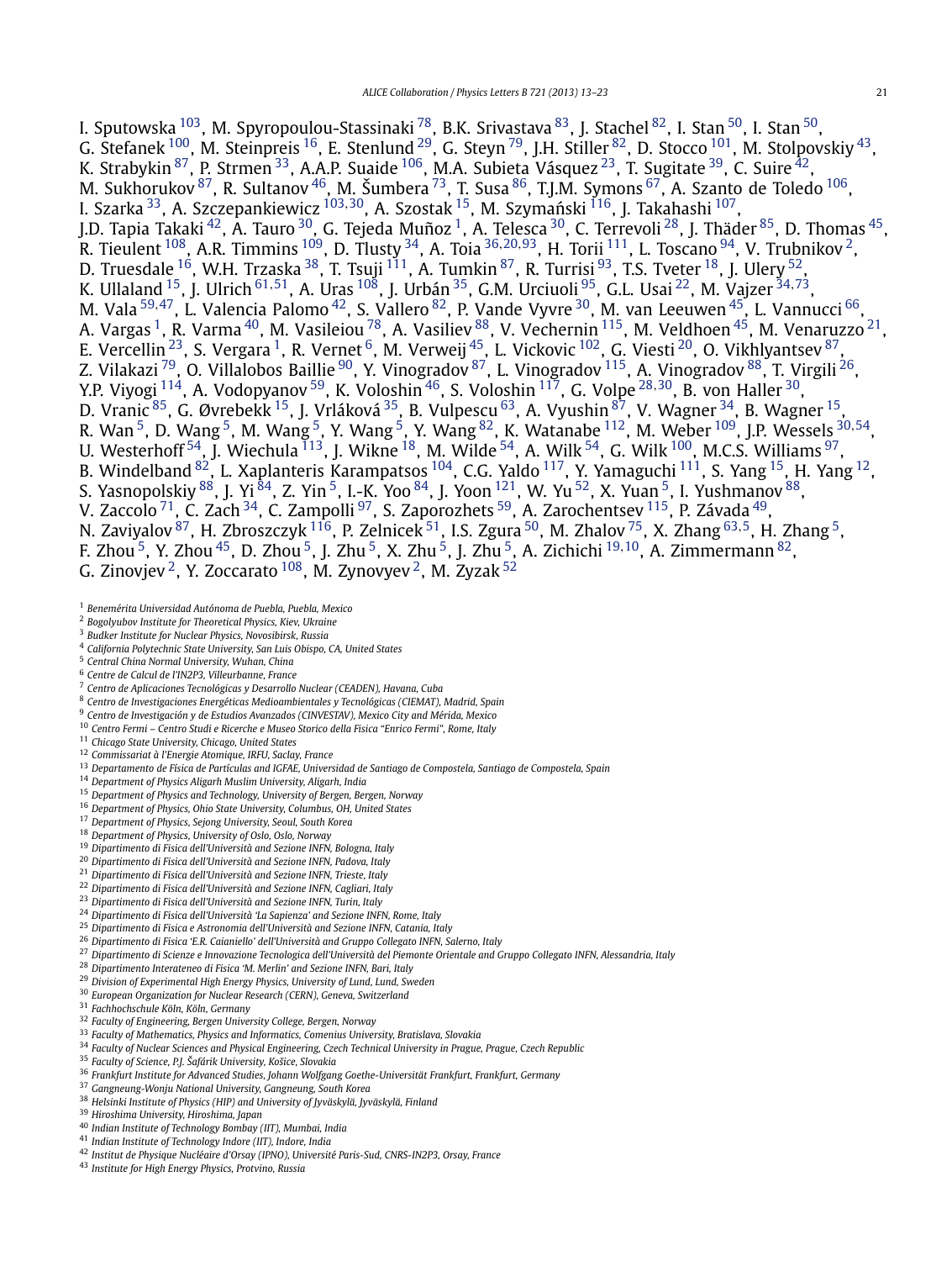- <span id="page-9-0"></span>*Institute for Nuclear Research, Academy of Sciences, Moscow, Russia*
- *Nikhef, National Institute for Subatomic Physics and Institute for Subatomic Physics of Utrecht University, Utrecht, Netherlands*
- *Institute for Theoretical and Experimental Physics, Moscow, Russia*
- *Institute of Experimental Physics, Slovak Academy of Sciences, Košice, Slovakia*
- *Institute of Physics, Bhubaneswar, India*
- *Institute of Physics, Academy of Sciences of the Czech Republic, Prague, Czech Republic*
- *Institute of Space Sciences (ISS), Bucharest, Romania*
- *Institut für Informatik, Johann Wolfgang Goethe-Universität Frankfurt, Frankfurt, Germany*
- *Institut für Kernphysik, Johann Wolfgang Goethe-Universität Frankfurt, Frankfurt, Germany*
- *Institut für Kernphysik, Technische Universität Darmstadt, Darmstadt, Germany*
- *Institut für Kernphysik, Westfälische Wilhelms-Universität Münster, Münster, Germany*
- *Instituto de Ciencias Nucleares, Universidad Nacional Autónoma de México, Mexico City, Mexico*
- *Instituto de Física, Universidad Nacional Autónoma de México, Mexico City, Mexico*
- *Institut of Theoretical Physics, University of Wroclaw, Poland*
- *Institut Pluridisciplinaire Hubert Curien (IPHC), Université de Strasbourg, CNRS-IN2P3, Strasbourg, France*
- *Joint Institute for Nuclear Research (JINR), Dubna, Russia*
- *KFKI Research Institute for Particle and Nuclear Physics, Hungarian Academy of Sciences, Budapest, Hungary*
- *Kirchhoff-Institut für Physik, Ruprecht-Karls-Universität Heidelberg, Heidelberg, Germany*
- *Korea Institute of Science and Technology Information, Daejeon, South Korea*
- *Laboratoire de Physique Corpusculaire (LPC), Clermont Université, Université Blaise Pascal, CNRS-IN2P3, Clermont-Ferrand, France*
- *Laboratoire de Physique Subatomique et de Cosmologie (LPSC), Université Joseph Fourier, CNRS-IN2P3, Institut Polytechnique de Grenoble, Grenoble, France*
- *Laboratori Nazionali di Frascati, INFN, Frascati, Italy*
- *Laboratori Nazionali di Legnaro, INFN, Legnaro, Italy*
- *Lawrence Berkeley National Laboratory, Berkeley, CA, United States*
- *Lawrence Livermore National Laboratory, Livermore, CA, United States*
- *Moscow Engineering Physics Institute, Moscow, Russia*
- *National Institute for Physics and Nuclear Engineering, Bucharest, Romania*
- *Niels Bohr Institute, University of Copenhagen, Copenhagen, Denmark*
- *Nikhef, National Institute for Subatomic Physics, Amsterdam, Netherlands*
- *Nuclear Physics Institute, Academy of Sciences of the Czech Republic, Rež u Prahy, Czech Republic ˇ*
- *Oak Ridge National Laboratory, Oak Ridge, TN, United States*
- *Petersburg Nuclear Physics Institute, Gatchina, Russia*
- *Physics Department, Creighton University, Omaha, NE, United States*
- *Physics Department, Panjab University, Chandigarh, India*
- *Physics Department, University of Athens, Athens, Greece*
- *Physics Department, University of Cape Town, iThemba LABS, Cape Town, South Africa*
- *Physics Department, University of Jammu, Jammu, India*
- *Physics Department, University of Rajasthan, Jaipur, India*
- *Physikalisches Institut, Ruprecht-Karls-Universität Heidelberg, Heidelberg, Germany*
- *Purdue University, West Lafayette, IN, United States*
- *Pusan National University, Pusan, South Korea*
- *Research Division and ExtreMe Matter Institute EMMI, GSI Helmholtzzentrum für Schwerionenforschung, Darmstadt, Germany*
- *Rudjer Boškovi´c Institute, Zagreb, Croatia*
- *Russian Federal Nuclear Center (VNIIEF), Sarov, Russia*
- *Russian Research Centre Kurchatov Institute, Moscow, Russia*
- *Saha Institute of Nuclear Physics, Kolkata, India*
- *School of Physics and Astronomy, University of Birmingham, Birmingham, United Kingdom*
- *Sección Física, Departamento de Ciencias, Pontificia Universidad Católica del Perú, Lima, Peru*
- *Sezione INFN, Trieste, Italy*
- *Sezione INFN, Padova, Italy*
- *Sezione INFN, Turin, Italy*
- *Sezione INFN, Rome, Italy*
- *Sezione INFN, Cagliari, Italy*
- *Sezione INFN, Bologna, Italy*
- *Sezione INFN, Bari, Italy*
- *Sezione INFN, Catania, Italy*
- *Soltan Institute for Nuclear Studies, Warsaw, Poland*
- *SUBATECH, Ecole des Mines de Nantes, Université de Nantes, CNRS-IN2P3, Nantes, France*
- *Technical University of Split FESB, Split, Croatia*
- *The Henryk Niewodniczanski Institute of Nuclear Physics, Polish Academy of Sciences, Cracow, Poland*
- *The University of Texas at Austin, Physics Department, Austin, TX, United States*
- *Universidad Autónoma de Sinaloa, Culiacán, Mexico*
- *Universidade de São Paulo (USP), São Paulo, Brazil*
- *Universidade Estadual de Campinas (UNICAMP), Campinas, Brazil*
- *Université de Lyon, Université Lyon 1, CNRS/IN2P3, IPN-Lyon, Villeurbanne, France*
- *University of Houston, Houston, TX, United States*
- *University of Tennessee, Knoxville, TN, United States*
- *University of Tokyo, Tokyo, Japan*
- *University of Tsukuba, Tsukuba, Japan*
- *Eberhard Karls Universität Tübingen, Tübingen, Germany*
- *Variable Energy Cyclotron Centre, Kolkata, India*
- *V. Fock Institute for Physics, St. Petersburg State University, St. Petersburg, Russia*
- *Warsaw University of Technology, Warsaw, Poland*
- *Wayne State University, Detroit, MI, United States*
- *Yale University, New Haven, CT, United States*
- *Yerevan Physics Institute, Yerevan, Armenia*
- *Yildiz Technical University, Istanbul, Turkey*
- *Yonsei University, Seoul, South Korea*
- *Zentrum für Technologietransfer und Telekommunikation (ZTT), Fachhochschule Worms, Worms, Germany*